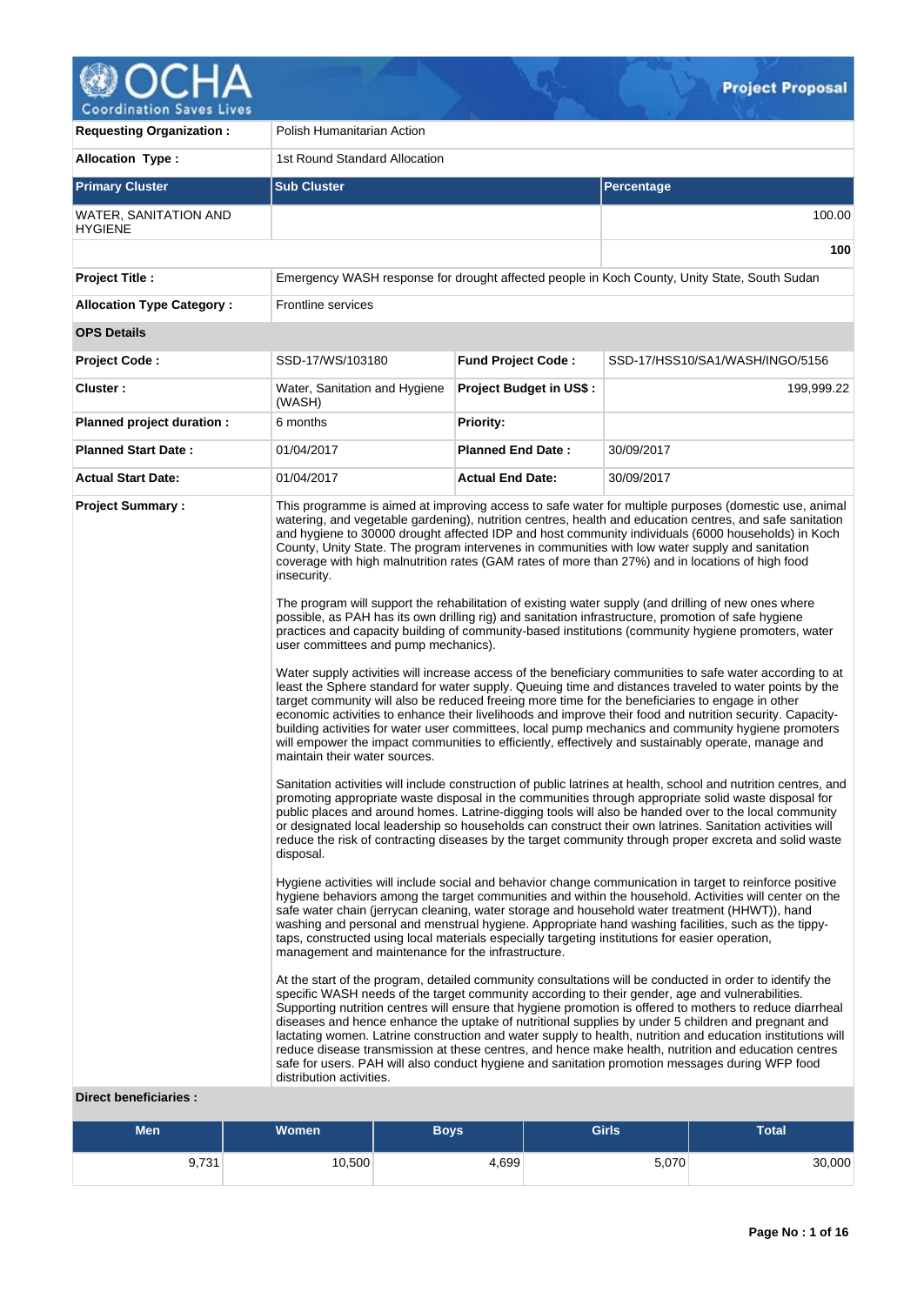## **Other Beneficiaries :**

| <b>Beneficiary name</b>        | <b>Men</b> | Women | <b>Boys</b> | <b>Girls</b> | <b>Total</b> |
|--------------------------------|------------|-------|-------------|--------------|--------------|
| Internally Displaced People    | 3,892      | 4,200 | 1,880       | 2,028        | 12,000       |
| People in Host Communities     | 5,839      | 6,300 | 2,819       | 3,042        | 18,000       |
| <b>Indirect Beneficiaries:</b> |            |       |             |              |              |
|                                |            |       |             |              |              |
| <b>Catchment Population:</b>   |            |       |             |              |              |

# **Link with allocation strategy :**

1. Targeting areas of high malnutrition: The project targets Koch County, an area affected by high Global Acute Malnutrition (GAM) and supports the safe water, sanitation and hygiene needs of nutrition and health interventions in Koch County in order to reduce the incidence of diarrheal diseases which fits well with the allocation strategic objectives. The project also will rehabilitate existing infrastructure, and where possible, establish new water points in order to improve access to water for the target communities.

2. Targeting areas of high food insecurity: The project also targets both newly displaced IDPs and vulnerable host communities affected by the drought, famine and conflict in Koch County...

3. Intervention link to Objective 1 in the Allocation Strategy: The project responds to Objective 1 in the allocation strategy (Re-establish and improve access to water, sanitation and hygiene promotion services for the vulnerable population affected by acute malnutrition (food insecurity)).

4. Prioritization of protection issues and gender-based programming: Project activities aim at life-saving WASH activities such as repair of boreholes, latrine construction in institutions in congested and high-risk areas, as well as household water treatment and distribution of WASH-NFIs to vulnerable communities in remote field locations. The age, gender, vulnerability-based and protection needs of the target beneficiaries will be taken into consideration in a conflict sensitive manner when designing the interventions. The gender marker given is 2a due to deliberate efforts to incorporate protection issues as women and girls in Koch County are disproportionately affected by sexual and gender-based violence due to long distances they have to walk to access water.

5. Emphasis on long-term sustainability: The planned response also includes critical activities aimed at building the capacity of community institutions to sustainably operate, manage and maintain the WASH infrastructure and hygiene promotion activities through focusing on capacity building of water user committees, pump mechanics and community hygiene promoters and Mother-to-Mother Support Groups (M2MSGs)

6. Static Programme with potential for semi-mobile responses: The programme design is static in nature with the programme team staying full time in Koch but PAH can take advantage of its experience in implementing mobile responses to implement semi-mobile responses in Koch County depending on accessibility and security of some locations in Koch.

## **Sub-Grants to Implementing Partners :**

| <b>Partner Name</b>                                   | <b>Partner Type</b> | <b>Budget in US\$</b>       |
|-------------------------------------------------------|---------------------|-----------------------------|
|                                                       |                     |                             |
| Other funding secured for the same project (to date): |                     |                             |
| <b>Other Funding Source</b>                           |                     | <b>Other Funding Amount</b> |

#### **Organization focal point :**

| <b>Name</b>                      | <b>Title</b>           | <b>Email</b>               | Phone         |
|----------------------------------|------------------------|----------------------------|---------------|
| Ewa Rodziewicz                   | <b>Head of Mission</b> | hom.ssud@pah.org.pl        | +211955761153 |
| Jackson Mungoni                  | Head of Programmes     | jackson.mungoni@pah.org.pl | +211914343403 |
| <b>BACKGROUND</b>                |                        |                            |               |
| 1. Humanitarian context analysis |                        |                            |               |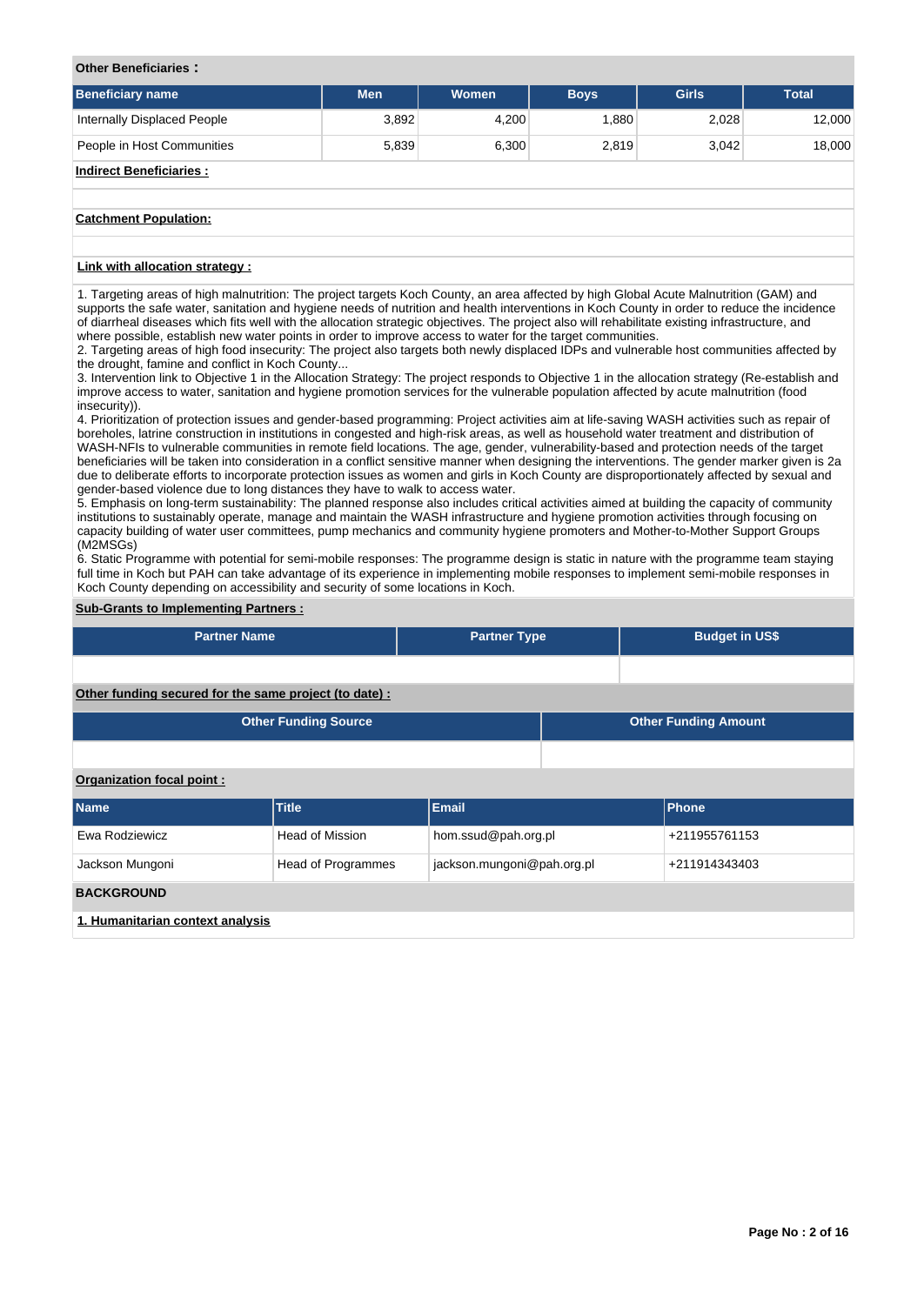South Sudan is one of the world's most underdeveloped countries, with little infrastructure, the highest maternal mortality and female illiteracy rates, and the worst health indicators in the world. More than 90% of the population lives on less than US\$1.5 a day. Inflation peaked at 835.7% in October 2016. The consumer price index as at December 2016 was 2068.36 and the food inflation at 513.2% (National Bureau of Statistics). This has increased price volatility of products in the market and negatively affected the availability of commodities on the market leading to many households failing to access basic commodities such as foodstuff and WASH services. In Southern Unity state, conflict in and around Leer, Koch, Mayendit and Panyijar states has significantly cut off market routes leading to crisis, emergency and famine level of food insecurity in these locations. The security situation in Koch, Leer and Mayendit remains fluid with local ethnic tensions high leading to local technical staff failing to work in locations other than those from which they come. This will have a significant bearing on the strategy PAH will use in implementing the WASH activities in this Action to ensure the safety and security of local staff. Sexual and gender based violence against women and girls has been reported as high in Koch, Leer and Mayendit counties with women and girls sexually abused when they go out to look for food in Bentiu Town or for water far away from their locations.

PAH has implemented WASH interventions before the July 2016 crisis but could not finish the activities due to the crisis when it had to pull out staff. The current WASH situation in Koch County is dire with a number of water sources broken down; poor sanitation practices rampant and poor hygiene practices being practiced. Since the outbreak of cholera in Juba in July 2016, at least 5517 cholera cases have been reported in the Equatoria, Jonglei, Lakes, Upper Nile and Unity states (Situation Report #110 on Cholera in South Sudan, 3 February 2017). Even though there is no data of cholera cases in Koch County, the neighboring hotspots areas of Panyijar, Mayendit and Leer have already been targeted in terms of mass hygiene promotion campaigns funded by UNICEF. More needs to be done in Koch county in terms of hygiene and sanitation promotion. 48% of the population in Koch County do not have access to safe water and of these, 40% highlighted that they take more than 30 minutes to collect the water. Those not collecting water from boreholes get it from unsafe water sources such as rivers and swamps (REACH Situation Overview: Unity State, South Sudan, December 2016). People queue for more than four hours to access water both due to the breakdown of water sources and due to fewer water sources (14 handpumps: IOM Village Assessment Survey, 2013) in Koch. Throughout the year, a greater number of people resort to unsafe water sources for domestic water like water ponds (haffirs), swamps, springs and rivers when their hand pumps are down. Wastewater management around the working water points is also poor with wastewater ponding around the water points, thereby posing public health risks for the target communities. The crisis-affected communities are failing to access materials for rehabilitations as accessibility is affected by the insecurity along the access roads. This has caused morbidity mainly for women and children in the target areas due to WASH-related diseases.

As of January 2017, Koch had 94500 people in IPC 3, 4 and 5; Leer 114000 in IPC 3, 4 and 5, and Mayendit 67000 in IPC 3, 4 and 5. The government declared a famine in Leer and Mayendit on 20 February 2017 with Koch at an elevated likelihood of famine. 14 counties have GAM rates greater than 15% with Leer and Panyijar at 30% and Mayendit at 27.3%. The multi-dimensional nature of the food security crisis in southern Unity Sate calls for an integrated approach to address the nutrition and WASH problems.

#### **2. Needs assessment**

Due to the current humanitarian crisis in South Sudan, the WASH needs across the country are immense and especially so in Koch County where the functionality of the WASH infrastructure has been affected by the current conflict in Koch County, and in neighbouring counties such as Leer, Mayendit, Panyijar and Rubkhona. The many people who have been displaced into areas surrounding Buaw, Koch and Bieh areas have put a strain on the available WASH services in these locations, services that have been even poor before the July 2016 crises. The high malnutrition cases in Koch County are a proxy for poor water, sanitation and hygiene in this location.

The areas like Buaw, Koch and Bieh, where the majority of the displaced people are staying have poor water supply, sanitation practices and hygiene practices. The most affected members of the community are children, women, girls, the sick and the disabled as they have special needs in terms of WASH. Children are especially affected due to the high diarrheal disease burden in children in this location leading to high malnutrition rates, morbidity and sometimes mortality if remedial action is not quickly taken.

Women and girls need proper menstrual hygiene management to reduce the incidence of diseases and also improve personal hygiene. The sick are also affected as they need special care practices including water for hygienic and safe care. As women are more involved with care of the sick in the households in Koch County, poor water supply, sanitation and hygiene practices poses the risks of the spread of communicable diseases to the carers/caregivers. The disabled and the elderly also sometimes cannot access the bushes if they are far away and hence there is need to ensure there is proper sanitation around the living space.

Handwashing practices also need to be improved in these locations. Given that most people have been displaced in this location, including those who have been trained before as community hygiene promoters and pump mechanics, and also given that local people can only work in the areas from which they come, there is need for re-training/training new pump mechanics, community hygiene promoters, and water user committees to enable the community to manage and maintain their water supply systems and also continue sharing information about hygiene and sanitation. It will also enhance resilience of the target communities. The sanitation and hygiene practices for institutions like schools, health facilities and nutrition centres is poor and needs improvement.

The upsurge in displacements in Unity occurred after the conflict post-July 2016 with more IDPs reported in November 2016 (approximately 70,000 IDPs in Leer; 64,612 in Mayendit and 52,600 in Koch County), and the volatile context is expected to persist through the lean season (REACH Situation Overview: Unity State, January 2017). This highlights the strain on the water resources in Koch due to the approximately 532,600 displaced people in this location as of January 2017

#### **3. Description Of Beneficiaries**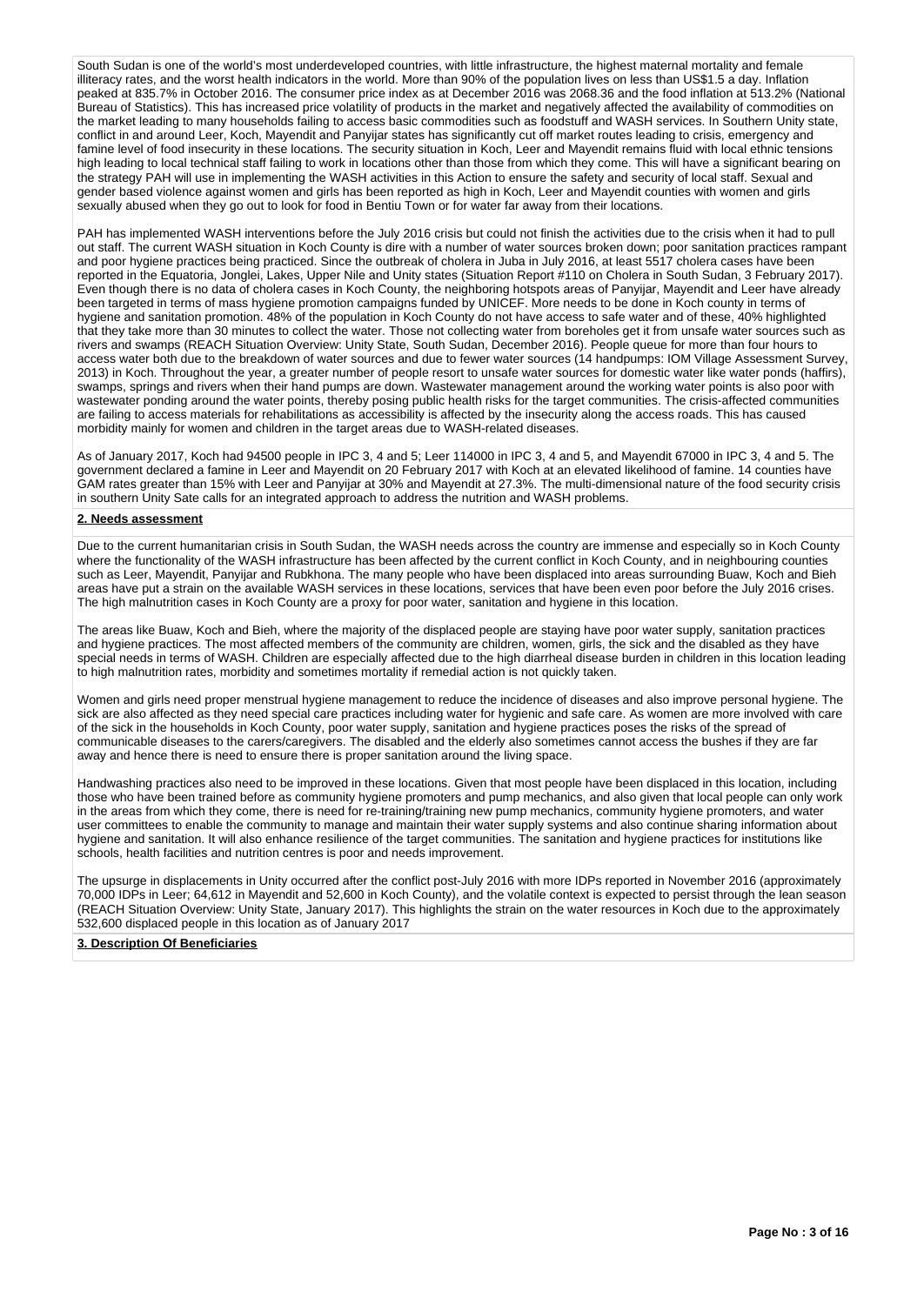Prior to any intervention, PAH will conduct a detailed needs assessment to identify the beneficiaries to be targeted by the intervention, and the needs based on the age, gender and disability vulnerability criteria. PAH's primary source of information is its own assessments which we conduct before we start a program. The information will be triangulated with a desk study of existing data from the coordination mechanisms and from partners and the local authority on the ground. WASH assistance will be provided to both vulnerable host communities and the internally displaced. The exact target groups will be identified during the assessment even though they will be primarily people without safe access to clean and adequate water and without safe and dignified access to sanitation and hygiene promotion services in areas of high diarrheal disease prevalence, food and nutrition insecurity in Koch County. The following criteria will, however, be used to identify those with the biggest need:

- child-, disabled-, elderly- and female-headed households;

- females of menstruating age;

- children (in-school as agents of change in the community/out-of-school, and malnourished children in nutrition or health centres);

- pregnant and lactating women;

- People in community institutions (such as School WASH Clubs, health and nutrition staff, water user committees, community hygiene promoters, Mother-to-Mother Support Groups, and pump mechanics) as agents of change in target communities;

PAH will consult the needs assessment with the affected communities and representatives of different community groups (e.g. women, youth, teachers, etc.) to adjust the response to different needs (incorporating gender inclusiveness, mainstreaming protection and accountability to affected people) and hence prepare an appropriate participatory WASH response plan.

As women and children are traditionally responsible for fetching water, they are the ones severely affected by emergencies. Fetching water from unsafe water sources affects their health, specifically that of children. Fetching water far away from their residences poses sexual and gender-based violence risks for women and girls. PAH ERT primary objective is to support them by building their capacities, training and hiring them as support staff during activity implementation and WASH NFI distributions. PAH will moreover target different institutions like schools, health, nutrition and feeding centers to ensure that children and other vulnerable groups will get appropriate assistance by access to safe water, sanitation and hygiene services.

The total beneficiaries that are targeted with water supply, safe sanitation and hygiene promotion messaging in Koch County are 30000 individuals (6000 HHs) of which 60% will be IDPs and 40% host community

#### **4. Grant Request Justification**

1. The Grant will be used to fund immediate rehabilitation of water supply infrastructure, construct emergency sanitation infrastructure and conduct house-to-house and mass hygiene promotion messaging in the community, and at health and nutrition centres to improve access to safe, clean sufficient water and also to reduce morbidity and malnutrition caused by waterborne diseases such as diarrhea. 2. PAH has experience in both static and emergency WASH and in implementing WASH activities in Koch County. PAH has implemented activities under an ECHO-funded EP and R grant before July 2016 which it could not finish due to heightened insecurity in the area hence this grant will assist PAH complete its activities in Koch County. Given that PAH had a good working relationship with the local community, local authority and humanitarian partners in Koch County, it will be easier for PAH to implement the programme. PAH already has a deep knowledge of the area, the people and their culture which the team will use to quickly implement the activities from 1 April 2017.

3. PAH already has a team of highly qualified EP and R WASH specialists who will be deployed as surge capacity to kick-start the activities as the dedicated team will be employed. As of now, PAH has already triggered the recruitment of the some positions in this programme in preparation for implementing the activities under this Action

4. PAH has secured a base in Koch: Due to its good relations with World Relief, PAH will work from their base in Koch town and Buaw. Even though the programme will be implemented mostly as a static programme, PAH will use its capacity for mobile responses to implement semi-mobile activities whenever it is necessary to do so.

5. The WASH needs are immense in Koch County as most of the water points are non-functional, and the sanitation and hygiene practices in the community and at the eight (8) PHCC/PHCU and nutrition centres are poor as punctuated by the high Global Acute Malnutrition (GAM) rates in this location. Malnutrition is a proxy for both poor sanitation and hygiene practices and food insecurity. This intervention will help reverse malnutrition caused by poor sanitation and hygiene practices through improving safe excreta and solid waste disposal, and hygiene practices in the target communities.

6. The Grant will be used for WASH activities that will also support health and nutrition interventions and FSL/food assistance activities of partners such as World Relief, World Food Programme, NRC, SPEDP and VSF-Suisse. PAH has also mobilized funds from its HQ for an FSL programme in Koch County that will be integrated with this WASH Action in terms of setting up vegetable gardens around the rehabilitated or new water points.

#### **5. Complementarity**

The Action will complement other WASH interventions in the area and other sectors such as FSL, Health, Education and Nutrition. The activities will be planned together with other WASH, FSL, Health, Nutrition and Education actors so that safe water supply, hygiene and sanitation services will be delivered without duplication, and hygiene promotion activities will be done for farmer/vegetable/fishery producer groups. The activities will also be planned together with health and nutrition partners so that the water supply, hygiene and sanitation promotion activities are implemented to support health and nutrition centres. WASH in Education will also be implemented through the establishment of School Hygiene Clubs and also construction of public latrines in schools, health and nutrition centres, including hand washing facilities.

Since PAH has implemented activities in Buaw, Koch County, which were not completed after the July 2016 crisis, this Action seeks to complete those activities, and expand the activities beyond Buaw to cover most areas in Koch County where there are gaps. It is noted that after the July 2016 crisis, the WASH needs in Koch County and even in Buaw town have increased significantly due to the displaced of people from around Koch, Leer, Mayendit and Rubkhona areas. This Action will therefore continue delivering WASH services around Koch County.

## **LOGICAL FRAMEWORK**

# **Overall project objective**

Reduced suffering and threats to life through enhanced access to safe water, sanitation and hygiene in areas affected by conflict and food insecurity, and with emergency and chronic WASH needs in Koch County, South Sudan.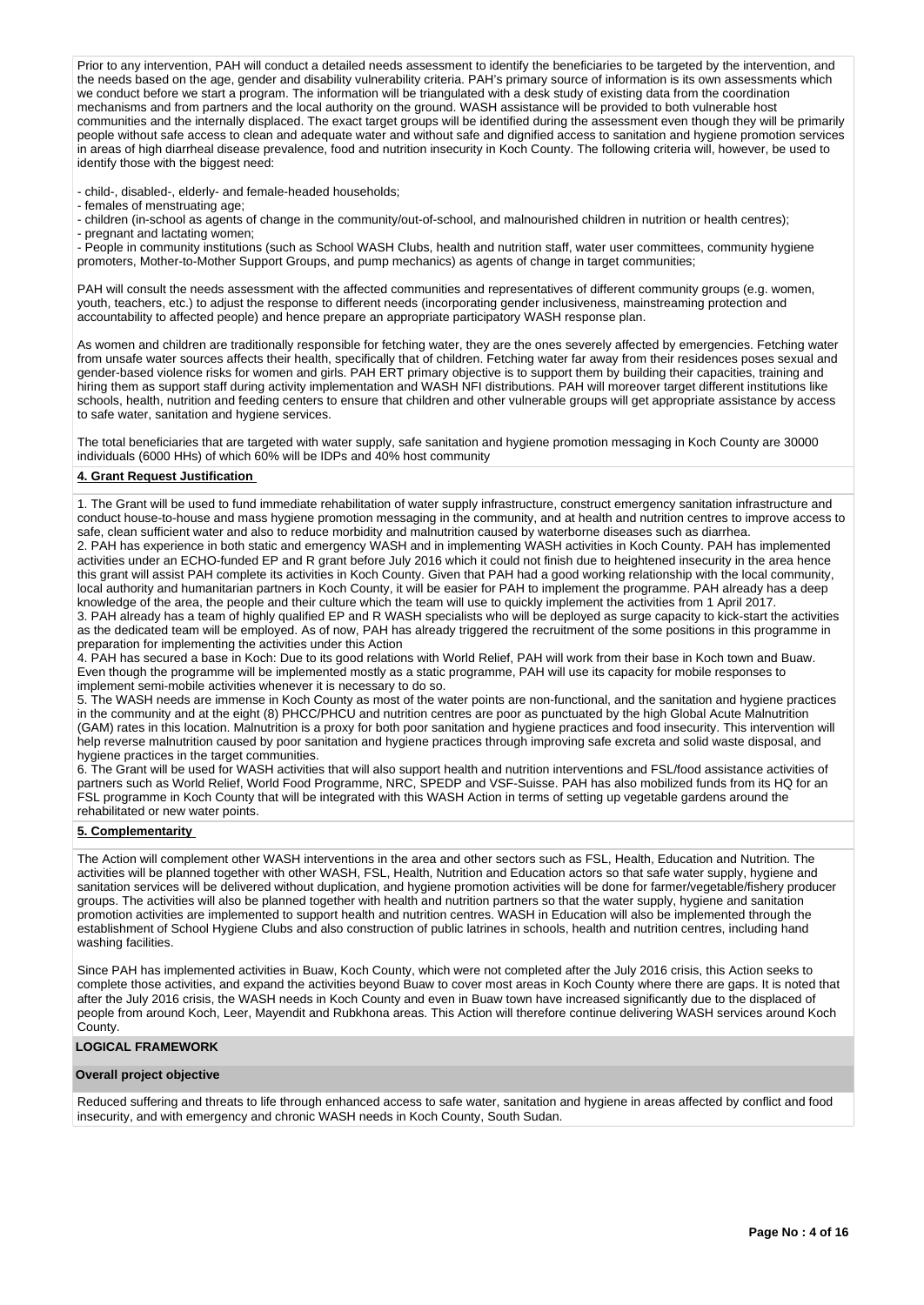| <b>WATER, SANITATION AND HYGIENE</b>                                                                                                                                                                  |                                                                                                      |                                 |
|-------------------------------------------------------------------------------------------------------------------------------------------------------------------------------------------------------|------------------------------------------------------------------------------------------------------|---------------------------------|
| <b>Cluster objectives</b>                                                                                                                                                                             | Strategic Response Plan (SRP) objectives                                                             | <b>Percentage of activities</b> |
| Sustain access to water, sanitation and<br>hygiene promotion services for vulnerable<br>population affected by conflict, disease<br>outbreaks, acute malnutrition and floods.                         | SO1: Save lives and alleviate the suffering of<br>those most in need of assistance and<br>protection | 40                              |
| Re-establish and improve access to water.<br>sanitation and hygiene promotion services for<br>the vulnerable population affected by conflict.<br>disease outbreaks, acute malnutrition and<br>floods. | SO2: Protect the rights and uphold the dignity<br>of the most vulnerable                             | 20                              |
| Enhance emergency WASH capacities of<br>local communities, authorities and partners.                                                                                                                  | SO3: Support at-risk communities to sustain<br>their capacity to cope with significant threats       | 40                              |
|                                                                                                                                                                                                       |                                                                                                      |                                 |

**Contribution to Cluster/Sector Objectives :** The project contributes to the following Cluster Objectives:

CO1: Sustain access to water, sanitation and hygiene promotion services for vulnerable population affected by conflict, disease outbreaks, acute malnutrition and floods: This will done through continues rehabilitation, improvement of water sources, water quality monitoring, point of use water treatment where required and enhancing positive and safe hygiene and sanitation behaviors of the targeted communities. For functional water points, water user communities will be re-activated or re-trained and monitored to ensure sustainable operation, management and maintenance of the water supply infrastructure. Pump mechanics will also be re-trained to build their skills in maintenance and repair of infrastructure. This will be done in Koch County which is a conflict-affected location with high malnutrition rates (greater than 15% GAM) and emergency food insecurity (IPC 4 with likelihood of famine).

CO2: Re-establish and improve access to water, sanitation and hygiene promotion services for the vulnerable population affected by conflict, disease outbreaks, acute malnutrition and floods: This will be done through rehabilitation of non-functioning water points, upgrading high-yield ones to mini-water yards, establishing new water points wherever possible, and re-activating non-functioning water user communities, pump mechanics or establishing new ones. Women will deliberately be targeted to be part of the committees and pump mechanics. This will also include re-training of community hygiene promoters, community and house-to-house safe hygiene and sanitation promotion. This will be done in Koch County which is a conflict-affected location with high malnutrition rates (greater than 15% GAM) and emergency food insecurity (IPC 4 with likelihood of famine).

CO3: Enhance emergency WASH capacities of local communities, authorities and partners: Capacity-building of community water, sanitation and hygiene institutions such as water user communities, pump mechanics and community hygiene promoters, school WASH clubs, and also community-based WASH, health and nutrition organization will also be emphasized to enhance the sustainability of the WASH interventions. This will also build the resilience of the target community towards WASH shocks caused by conflict.

#### **Outcome 1**

Affected populations have timely access to safe and sufficient quantity of water for drinking, domestic use and hygiene.

## **Output 1.1**

#### **Description**

7000 individuals provided with safe and sufficient quantity of water for drinking, domestic use and hygiene.

#### **Assumptions & Risks**

Assumptions:

1. Access to beneficiaries will be provided through at least some form of negotiation by OCHA

2. There is political stability and stable security situation in the area of operation.

3. Other project stakeholders (cluster representatives, partner NGOs, authorities on the ground) actively participate to realize project objectives.

4. The core pipeline has adequate supplies accessible to partners when required.

Risks:

1. Limited access to the areas of intervention (increased insecurity, logistical issues – transport constrains and unreliability of the Log Custer and UN system, no excess through hired charter flights).

- 2. Inflation and additional costs for humanitarian partners (taxes, unexpected fees, illegal checkpoints).
- 3. Secondary hazards and disasters (floods/drought, diseases, conflict in the settlements, clashes).
- 4. Robbery and looting of PAH property and project materials.
- 5. Shortages of core pipeline supplies.
- 6. Major shortages of supplies on the market (e.g. fuel).

7. Hampered cooperation with local authorities and governmental agencies (e.g. Relief and Rehabilitation Commission) due to the implementation of NGO Bill.

8. New regulations such as the work permits fees for international staff may affect the organization's human capital to implement the programme faster.

9. Implementation of 32 states in South Sudan can effect on timely response due to potential lack of legal representative on the ground which can be a result of ongoing political misconduct.

#### **Indicators**

|                 |                                         |                                       |            | <b>End cycle beneficiaries</b> |  |  |  |  |
|-----------------|-----------------------------------------|---------------------------------------|------------|--------------------------------|--|--|--|--|
| Code            | <b>Cluster</b>                          | <b>Indicator</b>                      | <b>Men</b> | Women   Boys   Girls   Target  |  |  |  |  |
| Indicator 1.1.1 | <b>WATER, SANITATION</b><br>AND HYGIENE | Number of needs assessments conducted |            |                                |  |  |  |  |

#### **Means of Verification : PAH assessment report;**

Emails with the assessment report shared with WASH SiFPs, SFP, Cluster Coordinators and Cluster partners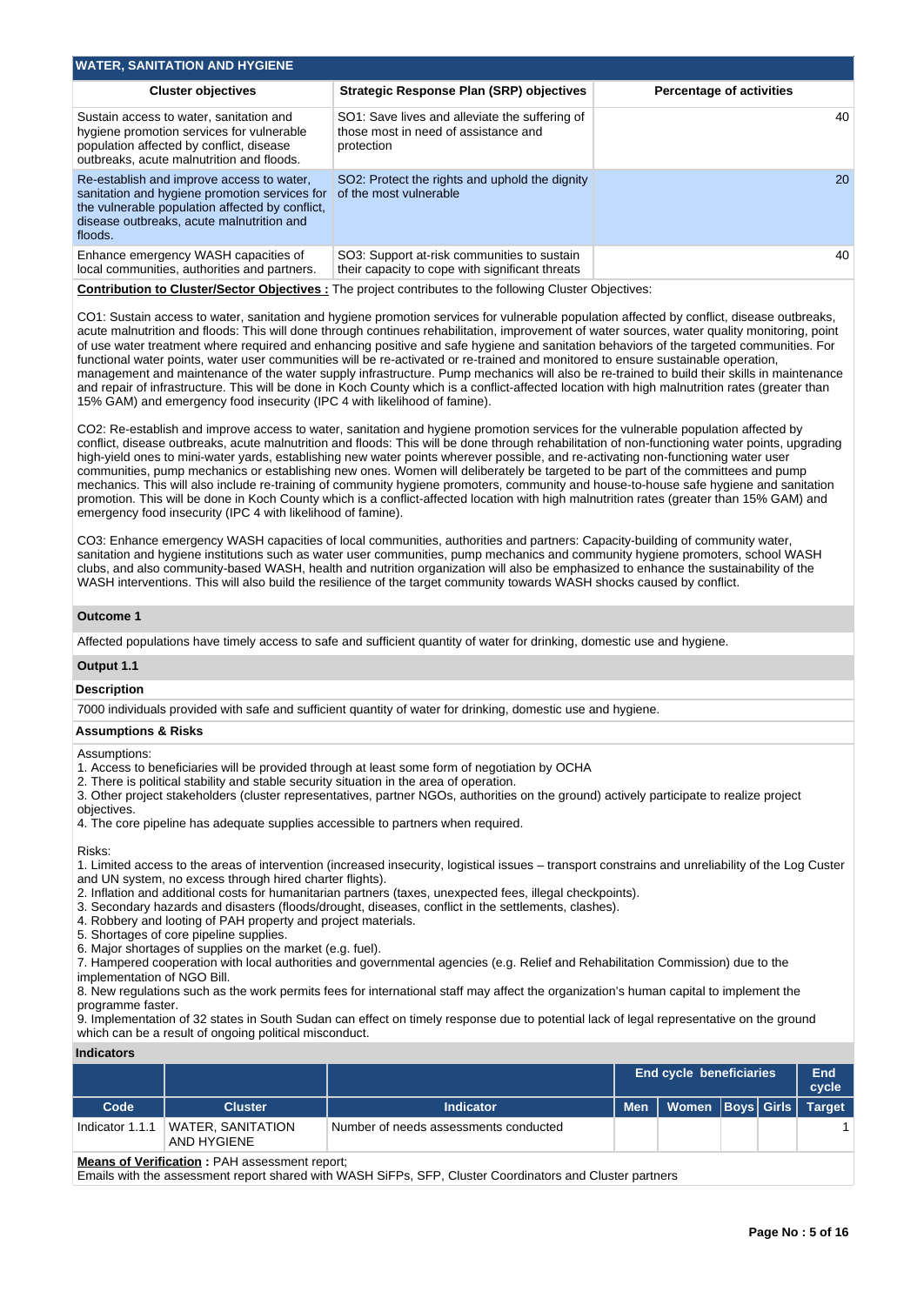| Indicator 1.1.2                                                                                                                                                    | <b>WATER, SANITATION</b><br><b>AND HYGIENE</b>                                                  | Number of monthly procurement and stock<br>distribution reports                                              |       |       |           |                     | 8     |  |  |  |
|--------------------------------------------------------------------------------------------------------------------------------------------------------------------|-------------------------------------------------------------------------------------------------|--------------------------------------------------------------------------------------------------------------|-------|-------|-----------|---------------------|-------|--|--|--|
|                                                                                                                                                                    | <b>Means of Verification</b> : PAH procurement requests;<br>Monthly stock distribution reports; |                                                                                                              |       |       |           |                     |       |  |  |  |
| Indicator 1.1.3                                                                                                                                                    | <b>WATER, SANITATION</b><br><b>AND HYGIENE</b>                                                  | [Frontline] Number of water points/boreholes<br>rehabilitated                                                |       |       |           |                     | 10    |  |  |  |
| <b>Means of Verification:</b> PAH intervention reports;<br>Construction forms:<br>PIM reports, Observations;<br>Water quality test reports;                        |                                                                                                 |                                                                                                              |       |       |           |                     |       |  |  |  |
| Indicator 1.1.4                                                                                                                                                    | <b>WATER, SANITATION</b><br><b>AND HYGIENE</b>                                                  | [Frontline] Number of people provided with<br>sustained access to safe water supply [SPHERE<br>Standard]     | 1,500 | 1,750 | 1,80<br>0 | 1,95<br>$\mathbf 0$ | 7,000 |  |  |  |
| <b>Means of Verification:</b> PAH intervention reports;<br>Construction/rehabilitation forms;<br>Post-intervention Monitoring reports;<br>Local authority reports; |                                                                                                 |                                                                                                              |       |       |           |                     |       |  |  |  |
| Indicator 1.1.5                                                                                                                                                    | <b>WATER, SANITATION</b><br><b>AND HYGIENE</b>                                                  | Number of local pump mechanics trained<br>(desegregated by gender)                                           |       |       |           |                     | 15    |  |  |  |
| <b>Means of Verification:</b> Attendance registers;<br>PIM Report;<br><b>Intervention Reports</b><br>Interim Report                                                |                                                                                                 |                                                                                                              |       |       |           |                     |       |  |  |  |
| Indicator 1.1.6                                                                                                                                                    | <b>WATER, SANITATION</b><br><b>AND HYGIENE</b>                                                  | Number of water user committees trained<br>(desegregated by gender)                                          |       |       |           |                     | 15    |  |  |  |
| PIM Report;<br><b>Intervention Reports</b><br>Interim Report                                                                                                       | <b>Means of Verification :</b> Attendance registers;                                            |                                                                                                              |       |       |           |                     |       |  |  |  |
| Indicator 1.1.7                                                                                                                                                    | <b>WATER, SANITATION</b><br><b>AND HYGIENE</b>                                                  | % of population satisfied with the access to<br>sufficient and safe water for domestic use                   |       |       |           |                     | 80    |  |  |  |
| HH survey;<br>FGDs;                                                                                                                                                | <b>Means of Verification:</b> PAH intervention reports;                                         |                                                                                                              |       |       |           |                     |       |  |  |  |
| Indicator 1.1.8                                                                                                                                                    | WATER, SANITATION<br><b>AND HYGIENE</b>                                                         | # of monitoring visits conducted                                                                             |       |       |           |                     | 6     |  |  |  |
|                                                                                                                                                                    | <b>Means of Verification:</b> PAH field monitoring reports                                      |                                                                                                              |       |       |           |                     |       |  |  |  |
| Indicator 1.1.9                                                                                                                                                    | <b>WATER, SANITATION</b><br><b>AND HYGIENE</b>                                                  | Number of water yards rehabilitated                                                                          |       |       |           |                     | 1     |  |  |  |
|                                                                                                                                                                    | <b>Means of Verification:</b> Activity Reports<br>Post-intervention monitoring reports          |                                                                                                              |       |       |           |                     |       |  |  |  |
| <b>Activities</b>                                                                                                                                                  |                                                                                                 |                                                                                                              |       |       |           |                     |       |  |  |  |
| Activity 1.1.1                                                                                                                                                     |                                                                                                 |                                                                                                              |       |       |           |                     |       |  |  |  |
| Conducting needs assessment                                                                                                                                        |                                                                                                 |                                                                                                              |       |       |           |                     |       |  |  |  |
| Activity 1.1.2                                                                                                                                                     |                                                                                                 |                                                                                                              |       |       |           |                     |       |  |  |  |
|                                                                                                                                                                    | Procurement and prepositioning of materials for WASH response                                   |                                                                                                              |       |       |           |                     |       |  |  |  |
| Activity 1.1.3                                                                                                                                                     |                                                                                                 |                                                                                                              |       |       |           |                     |       |  |  |  |
|                                                                                                                                                                    |                                                                                                 | Training of local pump mechanics and Water User committees (females and males)                               |       |       |           |                     |       |  |  |  |
| Activity 1.1.4                                                                                                                                                     |                                                                                                 |                                                                                                              |       |       |           |                     |       |  |  |  |
|                                                                                                                                                                    |                                                                                                 | Rehabilitation of water points, emergency water supply and/or construction of new water points               |       |       |           |                     |       |  |  |  |
| Activity 1.1.5                                                                                                                                                     |                                                                                                 |                                                                                                              |       |       |           |                     |       |  |  |  |
| <b>Outcome 2</b>                                                                                                                                                   | Conducting regular water quality monitoring                                                     |                                                                                                              |       |       |           |                     |       |  |  |  |
|                                                                                                                                                                    |                                                                                                 | Affected populations are provided with safe and adequate sanitation services in locations affected by crisis |       |       |           |                     |       |  |  |  |
| Output 2.1                                                                                                                                                         |                                                                                                 |                                                                                                              |       |       |           |                     |       |  |  |  |
| <b>Description</b>                                                                                                                                                 |                                                                                                 |                                                                                                              |       |       |           |                     |       |  |  |  |
|                                                                                                                                                                    |                                                                                                 | 1000 affected households have access to safe excreta disposal with dignity in a secure environment.          |       |       |           |                     |       |  |  |  |
| <b>Assumptions &amp; Risks</b>                                                                                                                                     |                                                                                                 |                                                                                                              |       |       |           |                     |       |  |  |  |
|                                                                                                                                                                    |                                                                                                 |                                                                                                              |       |       |           |                     |       |  |  |  |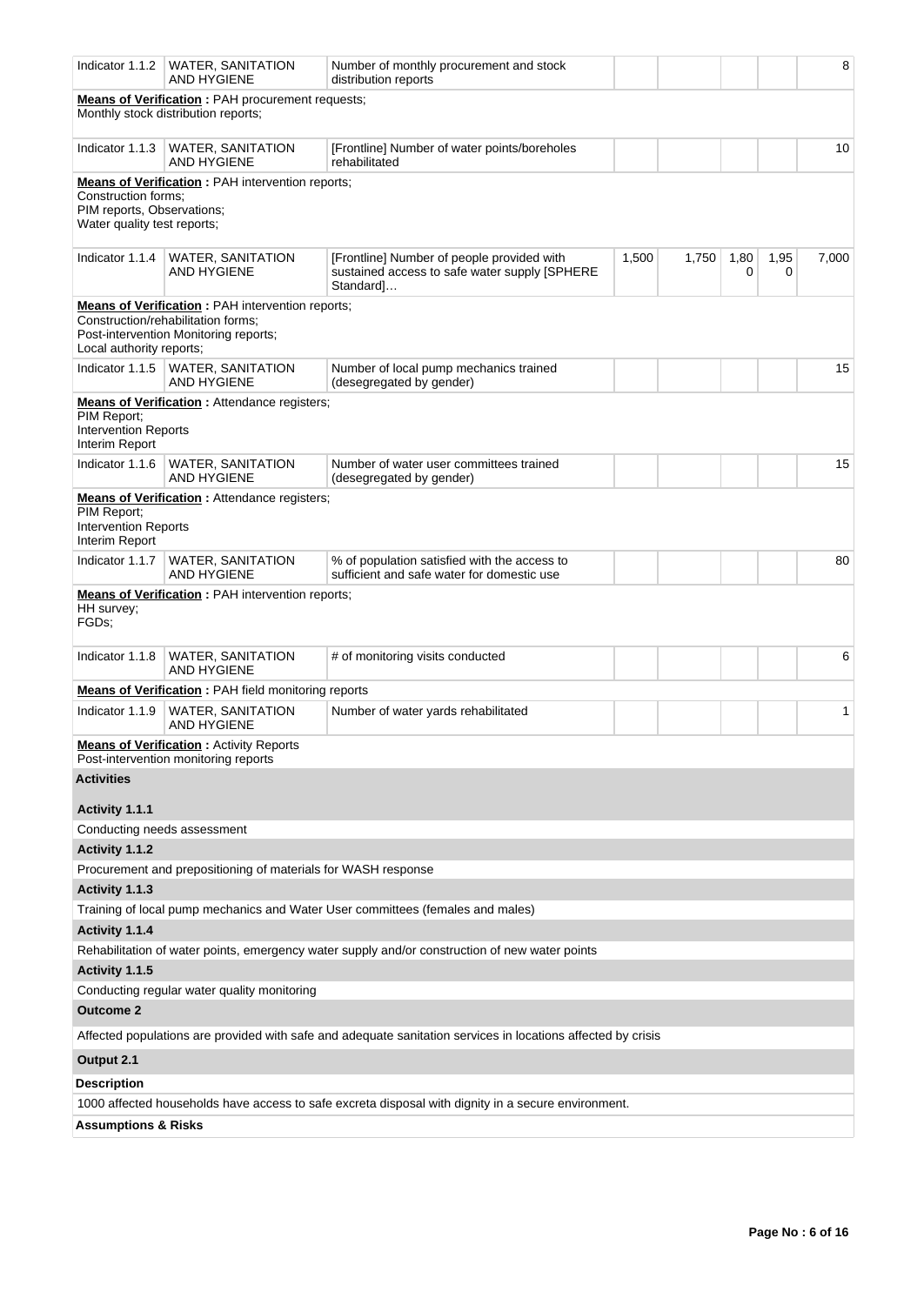Assumptions:

1. Political stability and stable security situation in the area of operation.

2. The prices of supplies and availability in the market remain as predicted (no abrupt rise in prices, stable markets).

3. Other project stakeholders (cluster representatives, partner NGOs, authorities on the ground) actively participate to realize project objectives.

4. Partners (IOM, UNICEF, Oxfam) timely and adequately provide quality supplies (core pipeline stocks).

5. Locations of core pipeline stock are accessible.

Risks:

1. Limited access to the areas of intervention (increased insecurity, logistical issues - transport constrains and unreliability of the Log Custer and UN system, no excess through hired charter flights).

2. Inflation and additional costs (taxes, unexpected fees).

3. Secondary hazards and disasters (floods/drought, conflict in the settlements, clashes).

4. Robbery and looting of PAH property and project materials.

5. Shortages of core pipeline supplies and inability to procure the items by PAH in a timely manner due to unreliability of suppliers.

6. Major shortages of supplies on the market (e.g. fuel).

7. Hampered cooperation with local authorities and governmental agencies (e.g. Relief and Rehabilitation Commission) due to the

implementation of NGO Bill which regulations enable officials to monitor PAH's activities on the ground. New regulations also may influence on PAH's formal procedures fulfillment (long process of official document settlement) which can cause delays in rapid humanitarian response.

8. Implementation of 28 states in South Sudan can effect on timely response due to potential lack of legal representative on the ground which can be a result of ongoing political misconduct.

**Indicators**

|                                                                                             |                                                                                              |                                                                                                                                     | <b>End cycle beneficiaries</b> | <b>End</b><br>cycle |             |              |               |  |  |  |
|---------------------------------------------------------------------------------------------|----------------------------------------------------------------------------------------------|-------------------------------------------------------------------------------------------------------------------------------------|--------------------------------|---------------------|-------------|--------------|---------------|--|--|--|
| Code                                                                                        | <b>Cluster</b>                                                                               | <b>Indicator</b>                                                                                                                    | <b>Men</b>                     | Women               | <b>Boys</b> | <b>Girls</b> | <b>Target</b> |  |  |  |
| Indicator 2.1.1                                                                             | <b>WATER, SANITATION</b><br><b>AND HYGIENE</b>                                               | Number of assessments conducted                                                                                                     |                                |                     |             |              | 1             |  |  |  |
|                                                                                             | <b>Means of Verification: PAH assessment reports</b>                                         |                                                                                                                                     |                                |                     |             |              |               |  |  |  |
| Indicator 2.1.2                                                                             | <b>WATER, SANITATION</b><br>AND HYGIENE                                                      | Number of HHs receiving training in latrine<br>construction using local materials                                                   |                                |                     |             |              | 1,000         |  |  |  |
| PAH PDM, PIM reports;                                                                       | <b>Means of Verification:</b> PAH training attendance lists and reports;                     |                                                                                                                                     |                                |                     |             |              |               |  |  |  |
| Indicator 2.1.3                                                                             | <b>WATER, SANITATION</b><br><b>AND HYGIENE</b>                                               | Number of digging tools provided to the<br>communities                                                                              |                                |                     |             |              | 50            |  |  |  |
| <b>Means of Verification:</b> PAH distribution lists and reports<br>PAH PDM,<br>PIM reports |                                                                                              |                                                                                                                                     |                                |                     |             |              |               |  |  |  |
| Indicator 2.1.4                                                                             | WATER, SANITATION<br><b>AND HYGIENE</b>                                                      | [Frontline] Number of people with access to<br>improved sanitation facilities                                                       | 400                            | 1,200               | 1,30<br>0   | 2,10<br>0    | 5,000         |  |  |  |
| PAH PDM;<br>PIM reports;                                                                    | <b>Means of Verification: PAH distribution lists and reports;</b>                            |                                                                                                                                     |                                |                     |             |              |               |  |  |  |
| Indicator 2.1.5                                                                             | <b>WATER, SANITATION</b><br><b>AND HYGIENE</b>                                               | [Frontline] Number of new latrines<br>constructed/rehabilitated                                                                     |                                |                     |             |              | 500           |  |  |  |
| <b>Field Monitoring Reports</b><br>Direct observation<br><b>PIM Report</b>                  | <b>Means of Verification:</b> HH survey and key informant interviews,                        |                                                                                                                                     |                                |                     |             |              |               |  |  |  |
| Indicator 2.1.6                                                                             | <b>WATER, SANITATION</b><br><b>AND HYGIENE</b>                                               | Number of institutions (like schools, health and<br>nutrition centers) with improved access to hygiene<br>and sanitation facilities |                                |                     |             |              | 10            |  |  |  |
| PIM reports                                                                                 | <b>Means of Verification:</b> PAH intervention reports<br>Construction/rehabilitation forms, |                                                                                                                                     |                                |                     |             |              |               |  |  |  |
| Indicator 2.1.7                                                                             | <b>WATER, SANITATION</b><br><b>AND HYGIENE</b>                                               | % of functioning sanitation facilities at least 2<br>months after establishment or rehabilitation                                   |                                |                     |             |              | 80            |  |  |  |
|                                                                                             | <b>Means of Verification: PAH field monitoring reports</b>                                   |                                                                                                                                     |                                |                     |             |              |               |  |  |  |
| <b>Activities</b>                                                                           |                                                                                              |                                                                                                                                     |                                |                     |             |              |               |  |  |  |
| Activity 2.1.1                                                                              |                                                                                              |                                                                                                                                     |                                |                     |             |              |               |  |  |  |
| Conducting needs assessment                                                                 |                                                                                              |                                                                                                                                     |                                |                     |             |              |               |  |  |  |
| Activity 2.1.2                                                                              |                                                                                              |                                                                                                                                     |                                |                     |             |              |               |  |  |  |
|                                                                                             |                                                                                              | Conducting training on latrine construction with local materials and provision of latrine digging tools                             |                                |                     |             |              |               |  |  |  |
| Activity 2.1.3                                                                              |                                                                                              |                                                                                                                                     |                                |                     |             |              |               |  |  |  |
|                                                                                             |                                                                                              | Supervision of construction of HH latrines and construction of institutional latrines                                               |                                |                     |             |              |               |  |  |  |
| Activity 2.1.4                                                                              |                                                                                              |                                                                                                                                     |                                |                     |             |              |               |  |  |  |
|                                                                                             |                                                                                              | Conducting mass campaigns on solid waste management and clean-up campaigns                                                          |                                |                     |             |              |               |  |  |  |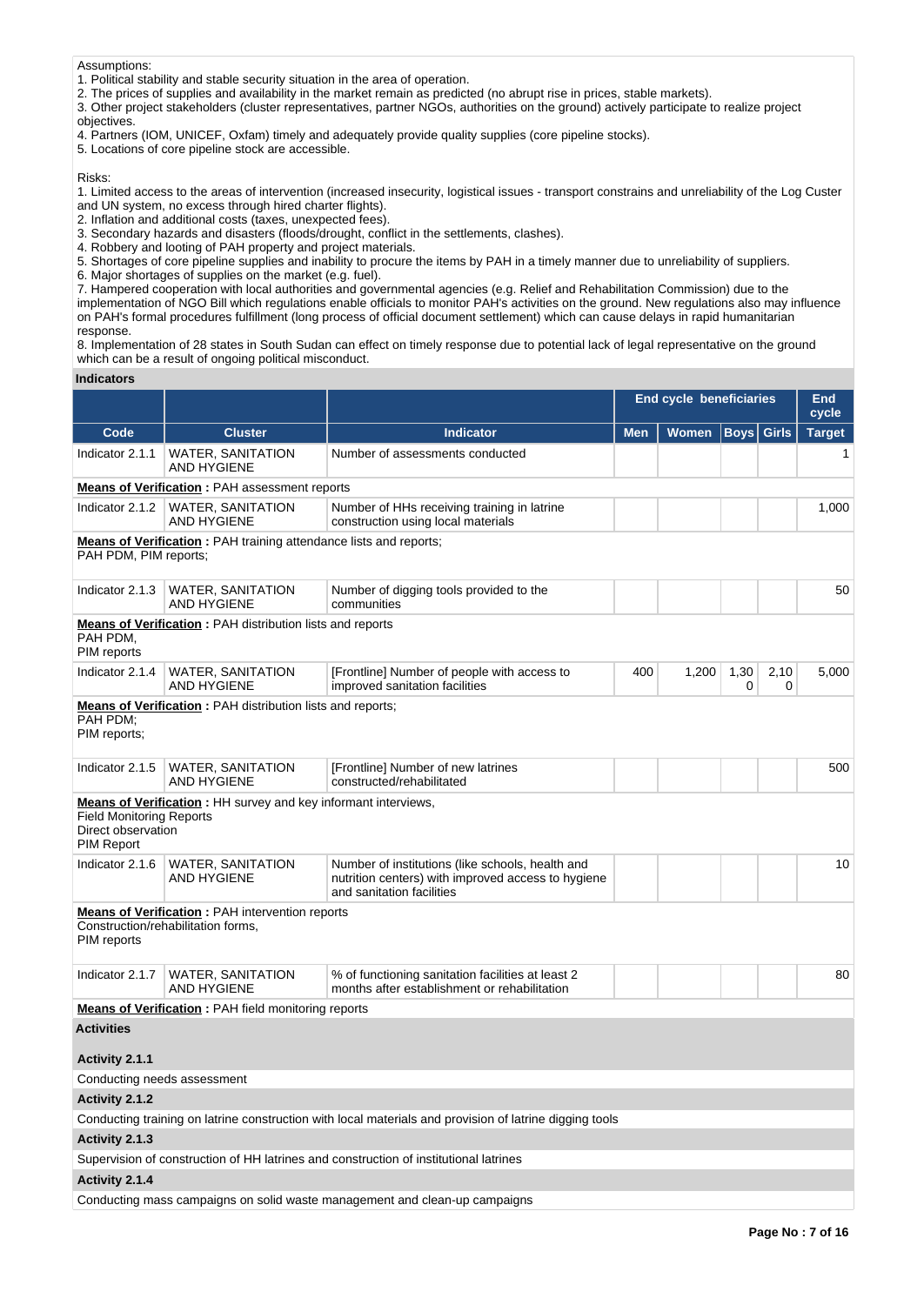## **Outcome 3**

Affected populations practice appropriate and safe hygiene

## **Output 3.1**

## **Description**

30000 beneficiaries are equipped and enabled to practice good hygiene behaviors through participatory hygiene promotion.

## **Assumptions & Risks**

# Assumptions:

1. Access to beneficiaries will be provided through at least some form of negotiation by OCHA

2. There is political stability and stable security situation in the area of operation.

3. Other project stakeholders (cluster representatives, partner NGOs, authorities on the ground) actively participate to realize project objectives.

4. The core pipeline has adequate supplies accessible to partners when required.

Risks:

1. Limited access to the areas of intervention (increased insecurity, logistical issues – transport constrains and unreliability of the Log Custer and UN system, no excess through hired charter flights).

2. Inflation and additional costs for humanitarian partners (taxes, unexpected fees, illegal checkpoints).

3. Secondary hazards and disasters (floods/drought, diseases, conflict in the settlements, clashes).

- 4. Robbery and looting of PAH property and project materials.
- 5. Shortages of core pipeline supplies.

6. Major shortages of supplies on the market (e.g. fuel).

7. Hampered cooperation with local authorities and governmental agencies (e.g. Relief and Rehabilitation Commission) due to the implementation of NGO Bill.

8. New regulations such as the work permits fees for international staff may affect the organization's human capital to implement the programme faster.

9. Implementation of 32 states in South Sudan can effect on timely response due to potential lack of legal representative on the ground which can be a result of ongoing political misconduct.

#### **Indicators**

|                                                                               |                                                                                                                                     |                                                                                                                                                   | <b>End cycle beneficiaries</b> | <b>End</b><br>cycle |             |              |               |
|-------------------------------------------------------------------------------|-------------------------------------------------------------------------------------------------------------------------------------|---------------------------------------------------------------------------------------------------------------------------------------------------|--------------------------------|---------------------|-------------|--------------|---------------|
| Code                                                                          | <b>Cluster</b>                                                                                                                      | <b>Indicator</b>                                                                                                                                  | <b>Men</b>                     | <b>Women</b>        | <b>Boys</b> | <b>Girls</b> | <b>Target</b> |
| Indicator 3.1.1                                                               | <b>WATER, SANITATION</b><br><b>AND HYGIENE</b>                                                                                      | [Frontline] Number of community based hygiene<br>promoters trained                                                                                | 30                             | 20                  |             |              | 50            |
| PAH PIM report                                                                | <b>Means of Verification:</b> Training attendance list                                                                              |                                                                                                                                                   |                                |                     |             |              |               |
| Indicator 3.1.2                                                               | <b>WATER, SANITATION</b><br><b>AND HYGIENE</b>                                                                                      | [Frontline] Number of people reached through<br>direct and participatory hygiene promotion<br>activities                                          | 9,731                          | 10,500              | 4,69<br>9   | 5,07<br>0    | 30,000        |
| Post-intervention reports                                                     | <b>Means of Verification:</b> Attendance registers                                                                                  |                                                                                                                                                   |                                |                     |             |              |               |
| Indicator 3.1.3                                                               | <b>WATER, SANITATION</b><br><b>AND HYGIENE</b>                                                                                      | [Frontline] Number of people reached with WASH<br>NFI distribution                                                                                | 1,700                          | 2,200               | 2,90<br>0   | 3,20<br>0    | 10,000        |
| <b>Distribution reports</b><br>Intervention reports                           | <b>Means of Verification:</b> Core Pipeline requests<br>Post-distribution monitoring reports<br>Post-intervention monitoring report |                                                                                                                                                   |                                |                     |             |              |               |
| Indicator 3.1.4                                                               | <b>WATER, SANITATION</b><br><b>AND HYGIENE</b>                                                                                      | [Frontline] Number of hand washing facilities<br>constructed/rehabilitated                                                                        |                                |                     |             |              | 20            |
| Construction forms;<br>Field Monitoring reports;<br>Post-intervention report; | <b>Means of Verification:</b> Material procurement invoices;                                                                        |                                                                                                                                                   |                                |                     |             |              |               |
| Indicator 3.1.5                                                               | <b>WATER, SANITATION</b><br><b>AND HYGIENE</b>                                                                                      | % of people who demonstrate key hygiene<br>practices                                                                                              |                                |                     |             |              | 80            |
| <b>Field Monitoring reports</b><br>PAH intervention reports<br>PIM reports    | <b>Means of Verification:</b> Direct observation                                                                                    |                                                                                                                                                   |                                |                     |             |              |               |
| Indicator 3.1.6                                                               | <b>WATER, SANITATION</b><br><b>AND HYGIENE</b>                                                                                      | % of targeted beneficiaries practicing adequate<br>usage of WASH NFIs                                                                             |                                |                     |             |              | 80            |
| <b>Field Monitoring reports</b><br>PAH intervention reports<br>PIM reports    | <b>Means of Verification:</b> Direct observation                                                                                    |                                                                                                                                                   |                                |                     |             |              |               |
| Indicator 3.1.7                                                               | <b>WATER, SANITATION</b><br><b>AND HYGIENE</b>                                                                                      | % of students (desegregated by gender)<br>practicing adequate hygiene practices<br>(appropriate use of facilities and practicing hand<br>washing) |                                |                     |             |              | 80            |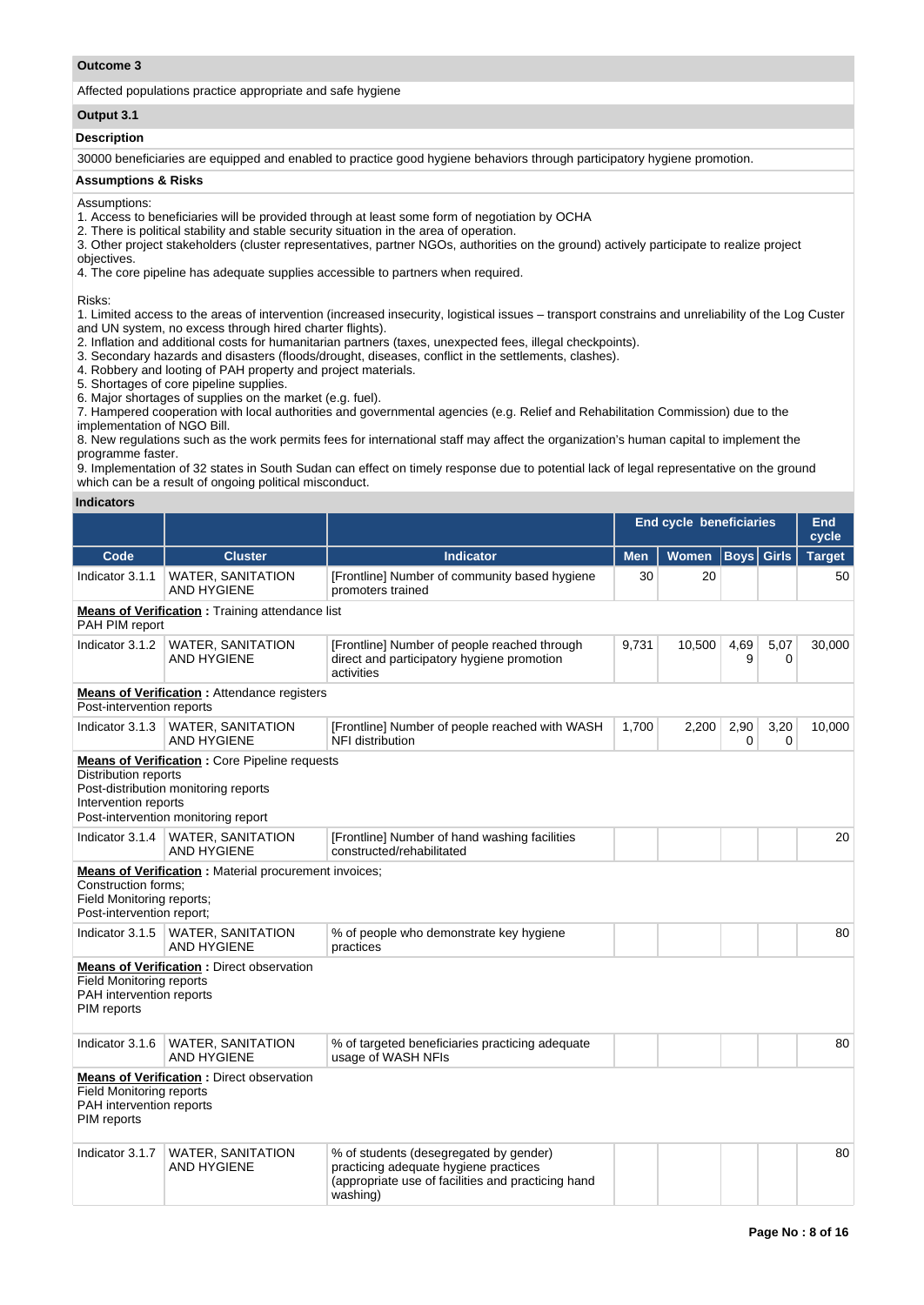| <b>Field Monitoring reports</b><br>PAH intervention reports<br>PIM reports            | <b>Means of Verification: Direct observation</b>                   |                                                                                                                          |  |  |  |  |              |  |  |
|---------------------------------------------------------------------------------------|--------------------------------------------------------------------|--------------------------------------------------------------------------------------------------------------------------|--|--|--|--|--------------|--|--|
| Indicator 3.1.8                                                                       | <b>WATER, SANITATION</b><br><b>AND HYGIENE</b>                     | Number of Post-Intervention Monitoring<br>assessments conducted                                                          |  |  |  |  | $\mathbf{1}$ |  |  |
|                                                                                       | <b>Means of Verification: PIM report</b>                           | Emails with PIM report shared with the SiFP, SFP, WASH Cluster Coordinators and Cluster partners                         |  |  |  |  |              |  |  |
| <b>Activities</b>                                                                     |                                                                    |                                                                                                                          |  |  |  |  |              |  |  |
| Activity 3.1.1                                                                        |                                                                    |                                                                                                                          |  |  |  |  |              |  |  |
|                                                                                       | Conducting a baseline assessment                                   |                                                                                                                          |  |  |  |  |              |  |  |
| Activity 3.1.2                                                                        |                                                                    |                                                                                                                          |  |  |  |  |              |  |  |
| Training of CHPs (including women groups, care givers) in community hygiene promotion |                                                                    |                                                                                                                          |  |  |  |  |              |  |  |
| Activity 3.1.3                                                                        |                                                                    |                                                                                                                          |  |  |  |  |              |  |  |
|                                                                                       |                                                                    | Conducting community hygiene promotion activities, incl. hand washing, safe water chain and menstrual hygiene management |  |  |  |  |              |  |  |
| Activity 3.1.4                                                                        |                                                                    |                                                                                                                          |  |  |  |  |              |  |  |
|                                                                                       |                                                                    | Identification and training of School Hygiene Clubs, teachers and school's authorities.                                  |  |  |  |  |              |  |  |
| Activity 3.1.5                                                                        |                                                                    |                                                                                                                          |  |  |  |  |              |  |  |
|                                                                                       | Conducting hygiene promotion campaigns in schools and institutions |                                                                                                                          |  |  |  |  |              |  |  |
| Activity 3.1.6                                                                        |                                                                    |                                                                                                                          |  |  |  |  |              |  |  |
|                                                                                       | Distribution of WASH NFIs to beneficiaries                         |                                                                                                                          |  |  |  |  |              |  |  |
| Activity 3.1.7                                                                        |                                                                    |                                                                                                                          |  |  |  |  |              |  |  |
|                                                                                       |                                                                    | Construction of hand washing facilities in schools, nutrition and health centres                                         |  |  |  |  |              |  |  |
| Activity 3.1.8                                                                        |                                                                    |                                                                                                                          |  |  |  |  |              |  |  |
|                                                                                       | Conducting Post-Distribution Monitorinng                           |                                                                                                                          |  |  |  |  |              |  |  |
| Activity 3.1.9                                                                        |                                                                    |                                                                                                                          |  |  |  |  |              |  |  |
|                                                                                       | <b>Conducting Post-Intervention Monitoring</b>                     |                                                                                                                          |  |  |  |  |              |  |  |
| <b>Additional Targets:</b>                                                            |                                                                    |                                                                                                                          |  |  |  |  |              |  |  |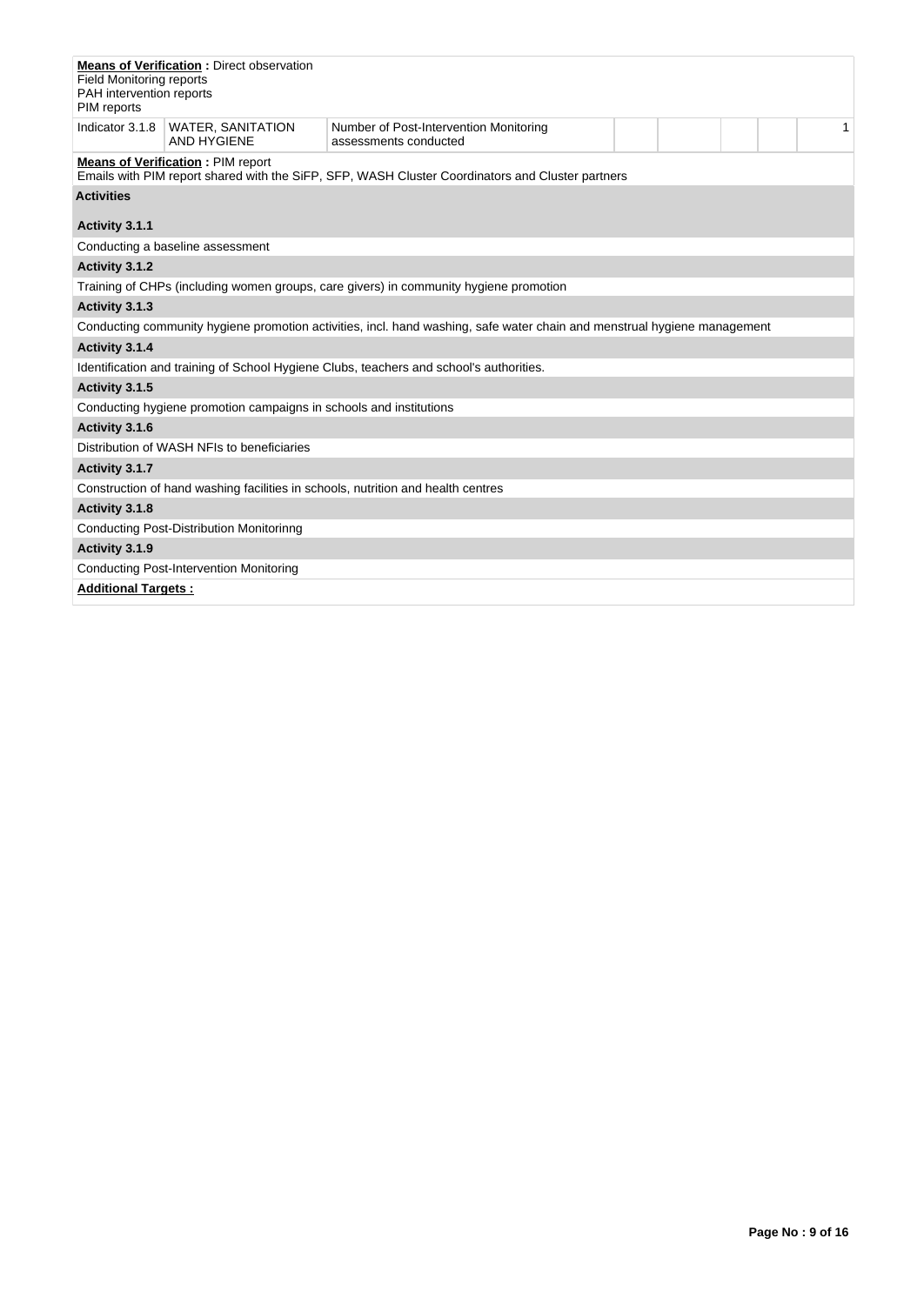## **M & R**

## **Monitoring & Reporting plan**

For monitoring progress of the achievement of the action's objectives and also to monitor whether the humanitarian principles, beneficiary accountability and Do No Harm principles are being met, PAH Monitoring and Evaluation Team will be responsible for detailed baseline assessments/KAP surveys, post-distribution monitoring and post-intervention monitoring.

Monitoring serves the following purposes:

1. To regularly assess whether the WASH indicators of the action are in line to be met and recommend solutions and make timely and informed decisions as the intervention is being implemented

2. To point out whether the interventions are meeting the SPHERE, humanitarian principles, Do No Harm and accountability standards in humanitarian aid.

3. To provide the Senior Management Team with information about the level of attainment of indicators, potential threats to reaching targets and to make informed decisions when needed.

4. To help report the attainment of indicators to the donor, SSHF, at the end of the project.

Monitoring and Evaluation activities:

1. Baseline/KAP surveys conducted by the M&E team to prepare baseline information for tracking progress on achievement of objectives

2. Regular monitoring visits of Project Coordinator, M&E Coordinator and Head of Programmes to places of intervention

3. Regular (weekly and monthly) meetings with the team for planning, reporting and programme review

4. Programme staff engage in daily programme monitoring (checking achievement of targets, quality of activities and also stakeholder and beneficiary feedback) and aligning the activities with the programme objectives

5. Monitoring activities include checking implementation and maintenance of constructed facilities, monitoring usage of water points, latrines, garbage disposal systems, and work of community hygiene promoters and other people trained by PAH

6. Evaluation meeting for the team, Project Coordinator and M&E Coordinator after intervention to ensure the quality of implemented activities

7. Brainstorming on and documentation of lessons learnt at the end of the intervention

8. Post Intervention and Post Distribution Monitoring surveys conducted by M&E Team which will check the quality and sustainability of PAH interventions. Reports and findings from surveys will also be tools for advocacy in the WASH Cluster forum

9. Monitoring visits of Desk Officer from HQ

Monitoring tools:

1. Terms of References for the assessments and intervention will be shared with the WASH Cluster, SiFP/SFP, partners on the ground and local authorities;

2. Confirmation forms for each facility constructed or rehabilitated by ER Team e.g. borehole rehabilitation record and latrine construction record

3. Attendance lists for trainings and meetings

4. Registration and distribution lists for each WASH NFI distribution

5. Baseline, PDM and PIM questionnaires, Key Informant Interviews and Focus Group Discussions guides and Observation checklists for collecting data from the field

6. Templates for reporting PIM/PDM results and procedures for ensuring follow-up on recommendations

7. Records of feedback/complaints and procedure for follow-up

8. Assessment tools for proper data collection during assessment

9. Performance tracking tool for recording quantitative data of each intervention - number of rehabilitated/constructed facilities, people

served, as well as qualitative data from PDM/PIM reports (e.g. number of satisfied people).

10. The Performance Tracking Tool will automatically compute the status of achieved results.Monitoring tools:

Reporting Plan

- PAH will prepare and share with the donor and Cluster mid-term and end-term reports

- Assessment, PDM and intervention reports will be shared with the Cluster (SiFP, SFP and Cluster Coordinators)

#### **Workplan**

| <b>Activitydescription</b>                                                                                                                  | Year |  | $\overline{2}$ | 3 |          | 5 | 6        |              | 8                       | 9               | 10111 |  |  |
|---------------------------------------------------------------------------------------------------------------------------------------------|------|--|----------------|---|----------|---|----------|--------------|-------------------------|-----------------|-------|--|--|
| Activity 1.1.1: Conducting needs assessment                                                                                                 | 2017 |  |                |   | X        | X |          |              |                         |                 |       |  |  |
| Activity 1.1.2: Procurement and prepositioning of materials for WASH response                                                               | 2017 |  |                |   | X        | X |          |              |                         |                 |       |  |  |
| Activity 1.1.3: Training of local pump mechanics and Water User committees<br>(females and males)                                           | 2017 |  |                |   | X        | X |          |              |                         |                 |       |  |  |
| Activity 1.1.4: Rehabilitation of water points, emergency water supply and/or<br>construction of new water points                           | 2017 |  |                |   |          | X | X        | X            | $\overline{\mathsf{x}}$ | $\mathsf{\chi}$ |       |  |  |
| Activity 1.1.5: Conducting regular water quality monitoring                                                                                 | 2017 |  |                |   |          | X | $\times$ | X            | ΙX                      | $\mathsf{X}$    |       |  |  |
| Activity 2.1.1: Conducting needs assessment                                                                                                 | 2017 |  |                |   | X        | X |          |              |                         |                 |       |  |  |
| Activity 2.1.2: Conducting training on latrine construction with local materials and<br>provision of latrine digging tools                  | 2017 |  |                |   |          | X | X        | $\mathsf{X}$ |                         |                 |       |  |  |
| Activity 2.1.3: Supervision of construction of HH latrines and construction of<br>institutional latrines                                    | 2017 |  |                |   |          | X | X        | X            | ΙX                      | X               |       |  |  |
| Activity 2.1.4: Conducting mass campaigns on solid waste management and clean-<br>up campaigns                                              | 2017 |  |                |   |          | X | X        | X            | ΙX                      | X               |       |  |  |
| Activity 3.1.1: Conducting a baseline assessment                                                                                            | 2017 |  |                |   | $\times$ | X |          |              |                         |                 |       |  |  |
| Activity 3.1.2: Training of CHPs (including women groups, care givers) in<br>community hygiene promotion                                    | 2017 |  |                |   |          | X | X        |              |                         |                 |       |  |  |
| Activity 3.1.3: Conducting community hygiene promotion activities, incl. hand<br>washing, safe water chain and menstrual hygiene management | 2017 |  |                |   |          | X | $\times$ | X            | $\overline{\mathsf{x}}$ | $\mathsf{\chi}$ |       |  |  |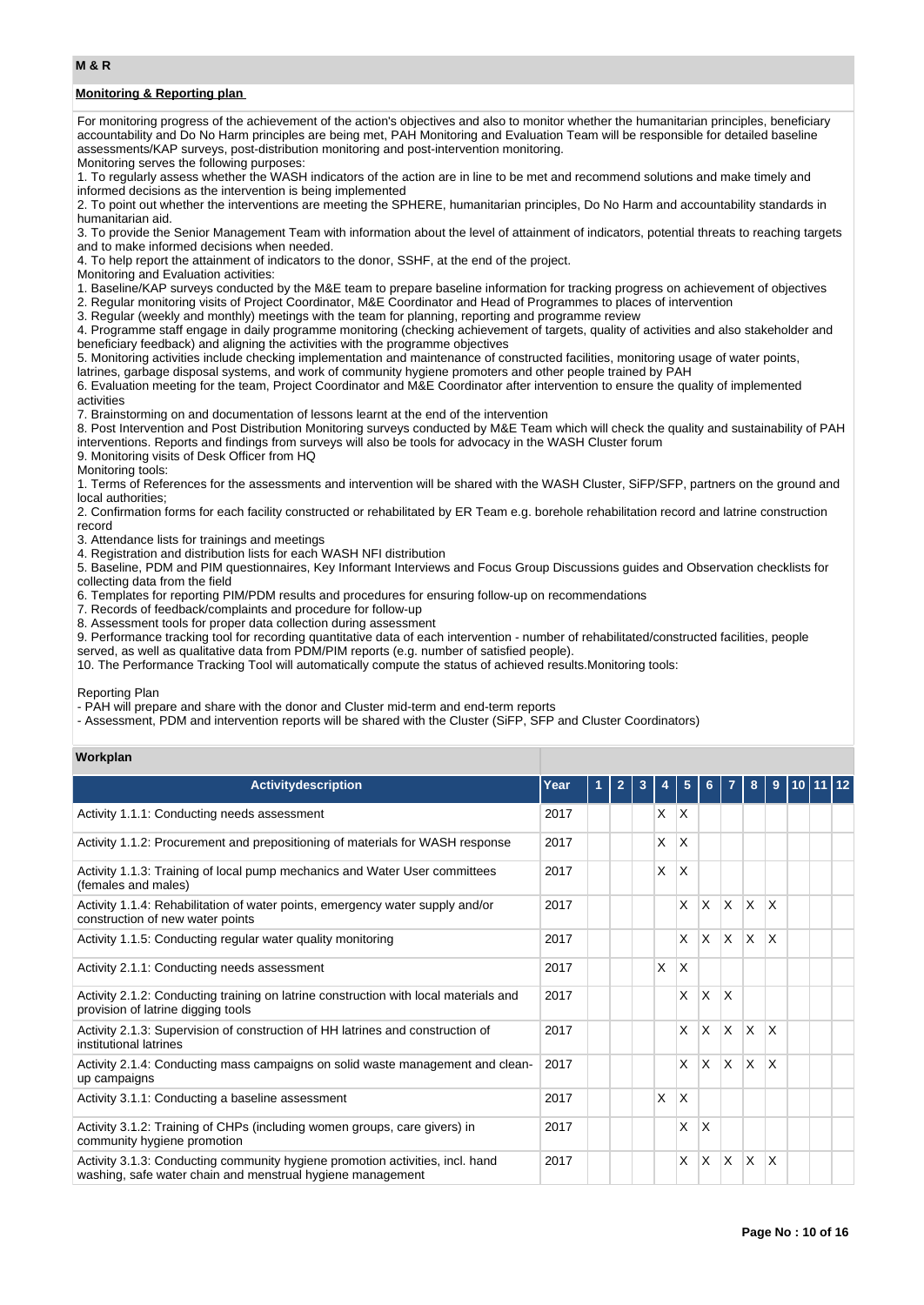| Activity 3.1.4: Identification and training of School Hygiene Clubs, teachers and<br>school's authorities. | 2017 |  | X |   |             |              |                         |  |
|------------------------------------------------------------------------------------------------------------|------|--|---|---|-------------|--------------|-------------------------|--|
| Activity 3.1.5: Conducting hygiene promotion campaigns in schools and institutions                         | 2017 |  | X |   | $X$ $X$ $X$ |              | $\mathsf{I} \mathsf{X}$ |  |
| Activity 3.1.6: Distribution of WASH NFIs to beneficiaries                                                 | 2017 |  | x | X | x           |              |                         |  |
| Activity 3.1.7: Construction of hand washing facilities in schools, nutrition and<br>health centres        | 2017 |  | X |   | $ X $ $ X $ |              | $\mathsf{I} \mathsf{X}$ |  |
| Activity 3.1.8: Conducting Post-Distribution Monitorinng                                                   | 2017 |  |   |   | X.          | $\mathsf{X}$ | ΙX                      |  |
| Activity 3.1.9: Conducting Post-Intervention Monitoring                                                    | 2017 |  |   |   |             |              | $\checkmark$<br>л       |  |

# **OTHER INFO**

#### **Accountability to Affected Populations**

PAH will ensure that the targeting of the programme beneficiaries will be according to identified needs from needs assessments. The vulnerable communities will participate throughout the project life cycle through participation in needs assessments, participation in selection of vulnerable communities, identifying community members for training as local pump mechanics, water user committees and community hygiene promoters, and also identifying locations for WASH projects. PAH will ensure that the target community are aware of the targeting criteria, the projects that will be implemented and the duration of the projects.

PAH will therefore conduct regular community awareness meetings to give feedback on progress to the target communities and the local leadership. A complaints response and feedback mechanism will also be set up and implemented to ensure that the target communities' complaints and feedback are taken into consideration and inform program implementation. During WASH NFI distributions, a complaints and feedback desk will be established so that the complaints and feedback of the target communities are taken into consideration as the activities are being carried out.

The WASH needs of the different gender groups, age and disability groups will also be taken into consideration during the design and implementation of the programme. The needs of women. girls, children, the old, sick and the disabled will also be taken into consideration. In order to ensure that their needs are considered throughout the project life cycle, women and girls will be part of the community WASH committees.

The PDM and Post-intervention monitoring will be used to identify community needs and feedback for use in informing programme implementation and new recovery programmes as necessary. The programme will be used to foster good relations within communities through reducing conflict around few water sources caused by long queuing times. In order to reduce harm to the target communities, water user committees, candidates for local pump mechanics and community hygiene promoters will be selected by the target communities themselves and the pump mechanics and community hygiene promoters will work in their local areas for their own safety and security.

Community fears in terms of safety and security related to the WASH activities will be taken into consideration to avoid putting the community at risk of harm. This will include ensuring that the target communities participate in identifying safe meeting points and agreeing on times for starting and finishing works so the casual workers will have to get home while it's safe. Locations of WASH NFI distributions should be safe and distribution times will be such that people will come for distributions at day break and get home before dusk to enhance the safety and security of the target communities. Local staff (casuals, pump mechanics and community hygiene promoters) will be employed to work in communities where they are safe.

#### **Implementation Plan**

1. All the activities proposed in this action will be implemented by PAH. As soon as the project is approved, a detailed procurement plan will be prepared and implemented so that materials necessary for the implementation of the project are immediately procured. 2. PAH will organise a kick-off/inception/launch meeting with the team, local authorities, local leadership, WASH partners and other humanitarian partners on the ground in Koch to identify gaps and avoid overlap of activities, and also to identify areas of collaboration with Health, Nutrition, FSL and education partners on the ground. The kick-off meeting will also be used to respond to expectations in terms of

coordination, collaboration and reporting to local authorities/sharing information with other humanitarian actors. 3. Detailed needs and baseline assessments will be conducted in the gap areas to inform the implementation of the programme, and also to measure the baseline status in terms of water supply, sanitation and hygiene. Post-distribution monitoring will be done at least a month after any WASH NFI distributions. A post-intervention monitoring will also be done at the end of the programme.

4. A detailed work plan will also be prepared after the kick-off meeting taking into consideration the context and security situation on the ground, and the gaps.

5. The Project Coordinator will organise the WASH technical and hygiene promotion teams to implement activities through local pump mechanics, water user committees, community hygiene promoters and school WASH clubs. All project activities will be implemented with the time frame stipulated in this proposal.

6. Regular monitoring of project activities will be done, on a daily basis by the Project Coordinator, WASH Technicians and Hygiene and Sanitation Officers, while the Head of Programmes, head of Mission and the Desk Officer (HQ) will conduct occasional monitoring of the project to ensure the activities are implemented according to plan and also recommend remedial actions as may be needed from time to time.

7. The PAH project team will participate in coordination meetings with other humanitarian actors implementing activities in Koch, local authorities, UN Agencies, WASH Site and State Focal Points, beneficiary communities (on a daily basis through community meetings/ project meetings) and at a national level, with the WASH cluster. This will be done to identify gaps and avoid duplication, and also to identify areas of collaboration with other humanitarian partners to respond to the multi-dimensional needs of the target communities through complementing the interventions of other actors in Koch County.

# **Coordination with other Organizations in project area**

| Name of the organization | Areas/activities of collaboration and rationale                                                                                                                                 |
|--------------------------|---------------------------------------------------------------------------------------------------------------------------------------------------------------------------------|
| World Relief             | Collaboration to support their health and nutrition interventions with<br>this Action's WASH activities in Koch County, and also share their<br>compounds in Buaw and Koch Town |
| <b>UNIDO</b>             | Coordination to avoid duplication of activities in Koch county                                                                                                                  |
| Mercy Corps              | Coordination to avoid duplication or WASH activities in Koch county                                                                                                             |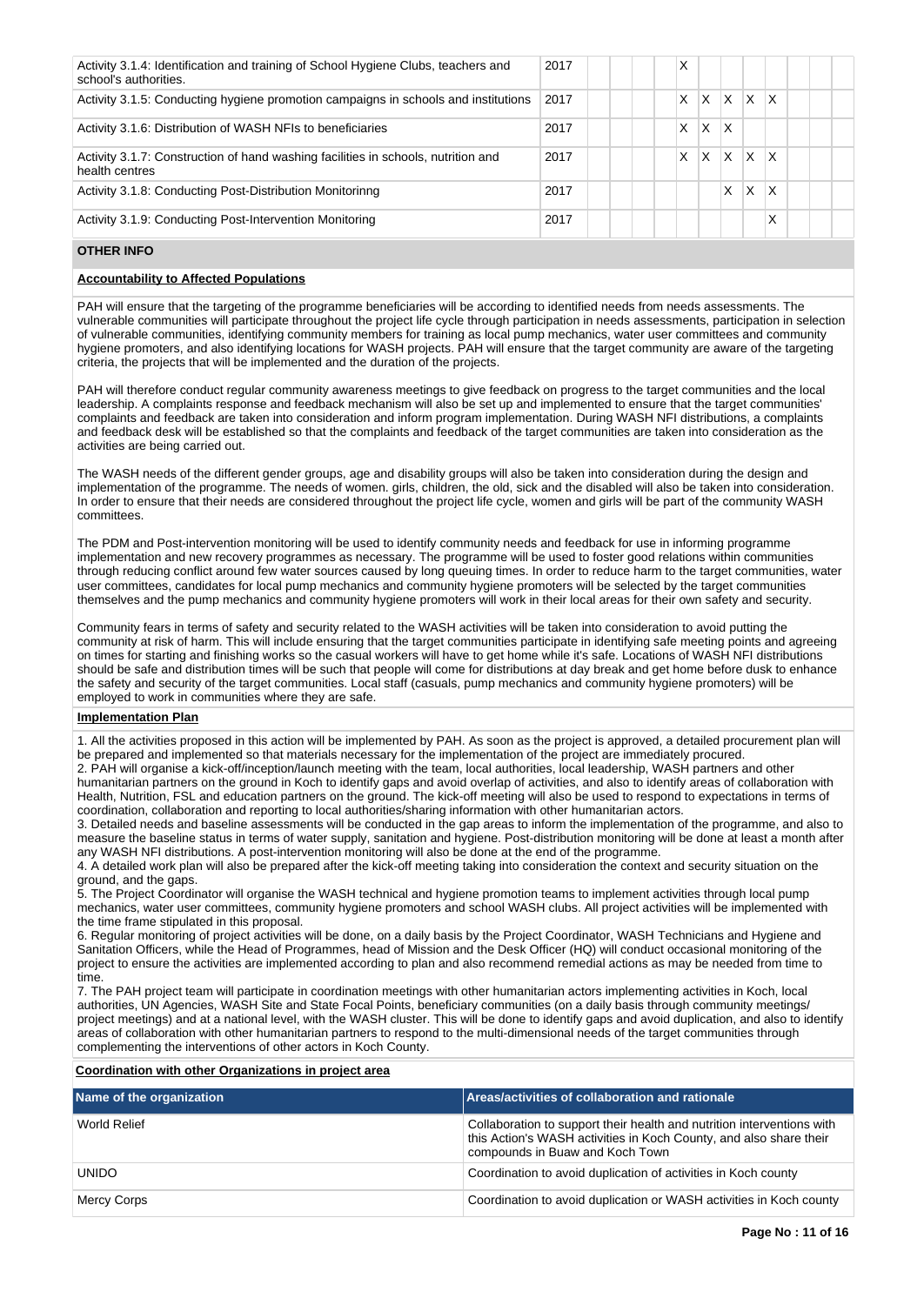A: Neutral Impact on environment with No mitigation

#### **Gender Marker Of The Project**

2a-The project is designed to contribute significantly to gender equality

#### **Justify Chosen Gender Marker Code**

1. PAH will consult the community to identify their needs according to their age, gender and vulnerabilities. This is because PAH recognizes that the WASH needs of the target community are affected by their age, gender and vulnerabilities.

2. Due to the high displacement and conflict volatility of Koch County, women, girls, children, the elderly and the physically or mentally challenged bear the brunt of protection issues with women and girls affected by sexual and gender-based violence and poor menstrual hygiene management. Children, the elderly and the physically or mentally challenged ae affected by malnutrition, disease outbreaks and poor access to water, sanitation and hygiene promotion services as they may not participate in community meetings due to mobility and security challenges.

3. PAH will conduct focus group discussions separately with women, men, girls and boys in order to identify their gender and age-specific needs, and then tailor the interventions to the different needs of the different groups. The design of the programme will also take into consideration the protection needs of the different age, gender and vulnerability groups, e.g. the location of water points, design of sanitation infrastructure, and location of gathering points for meetings and NFI distribution should offer protection for beneficiaries.

4. Community WASH institutions (water user committees, pump mechanics, community hygiene promoters and school WASH clubs) will be comprised of at least 50% women/girls and the physically challenged shall be represented in the committees.

5. During WASH NFI distributions, the sick, elderly, mentally challenged and children (for child-headed households) are served in separate distribution lines. Local female representatives are employed while conducting distributions. Women are also a part of the post distribution monitoring teams so that female beneficiaries feel safe while giving their feedback.

#### **Protection Mainstreaming**

The project acknowledges the protection and gender needs of the different gender groups: women, men, girls and boys. During protracted conflict, women and girls bear the burden of the crisis as they can be sexually abused especially when they have to walk long distances away from home to access water for domestic and personal hygiene use. The WASH interventions will rehabilitate water sources so that women and girls can access water close to their homes and also to reduce queuing times so the women can get home before dark and also have more time for caring for children and the family. Intervening in menstrual and personal hygiene management for women and adolescent girls will also ensure that they take care of themselves in a dignified manner and improve reproductive health.

In Koch County, due to the volatile context, men and boys are also at risk of harm if they work away from home or walk long distances to access water. The programme will employ casual workers, work with and train pump mechanics and community hygiene promoters in their target communities to reduce the incidence of violence or revenge killings of project casual staff. WASH NFI distributions and trainings will be contacted at safe locations where there are latrines, the shade and water sources. The time of distributions will be from mid-morning to mid-afternoon so people can come leave their homes at daybreak and also get back home before sunset for their security. In the course of the project, priority will be given to disabled women, elderly women, female heads of households, pregnant and lactating women, as well as to persons with disabilities, unaccompanied minors, unaccompanied elders and people with chronic illnesses when distributing NFIs. People in these vulnerable groups will also be served separately and earlier than the rest of the target communities.

#### **Country Specific Information**

#### **Safety and Security**

Crime and banditry in Unity State, and especially in Unity, has significantly increased since the July 2016 crisis with NGO compounds looted in Buaw. Program staff will be briefing on the security situation in Koch by the PAH Security Coordinator before deployment to the field. They will also be taken through the PAH Security Standard Operating Procedures to inform their behavior while in Koch County. A security meeting has already been done with the World Relief to appreciate the volatility of the situation in Koch county, how to behave, who to contact, notification of local authorities in the different operational areas in terms of field visits and activity plans, and also in terms evacuation procedures and evacuation routes. PAH follows standard security protocol, updated regularly. Both expatriate and national staff are instructed on everyday security risk mitigation measures, also in terms of traveling, communication equipment, conflict resolution, emergency bags and enhancing the acceptance of the organization in the field and at national level to enhance the security and safety of staff and PAH and program assets. PAH has procedures for travels and field trips, and screen the locations regarding security and local dynamics. Maintaining close relationship with local communities, as well as informing local authorities and other stakeholders about PAH activities allows our teams to perform their duties in a relatively safe environment in the field. While in Koch, the PAH WASH team will coordinate closely with the target communities, local authorities, humanitarian partners and UN agencies operating in the area. The team will also participate in NGO security meetings in Koch County to keep abreast with the situation on the ground and also communicate with senior management in Juba at least twice a day. The team will also have enough food and water supplies Aquatabs or PUR) while in Koch County.

#### **Access**

To reach the areas of intervention, PAH plans to use regular UNHAS flights to Koch and the recently introduced flights to Buaw as well as the Log Cluster. If the latter is impossible, PAH can use chartered flights. On the ground, PAH mostly intends to cover some locations on foot especially for local staff familiar with the area while for long distances, PAH will use a motorbike or hire local transport to carry staff and supplies to project locations. Casual staff will also be hired to carry some of the supplies to project staff.

Since Koch is controlled by different armed groups (the government in Buaw area, the SPLA-IO2 in Koch Town and SPLA-IO1 in Bieh area), PAH will seek clearance from the different local authorities to implement activities in their locations and also to visit their locations well in advance of the planned activity dates. While visiting the different locations, PAH staff will have proper visibility, including on hired vehicles.

## **BUDGET**

| Code                                   | <b>Budget Line Description</b> |   |  | cost             | D/S Quantity Unit Duration %<br>Recurran charged<br>lce: | <b>Ito CHF</b> | <b>Total Cost</b> |  |
|----------------------------------------|--------------------------------|---|--|------------------|----------------------------------------------------------|----------------|-------------------|--|
| <b>Staff and Other Personnel Costs</b> |                                |   |  |                  |                                                          |                |                   |  |
| 1.1                                    | <b>Project Coordinator</b>     | D |  | 3,600<br>$.00\%$ | 6                                                        | 100.00         | 21,600.00         |  |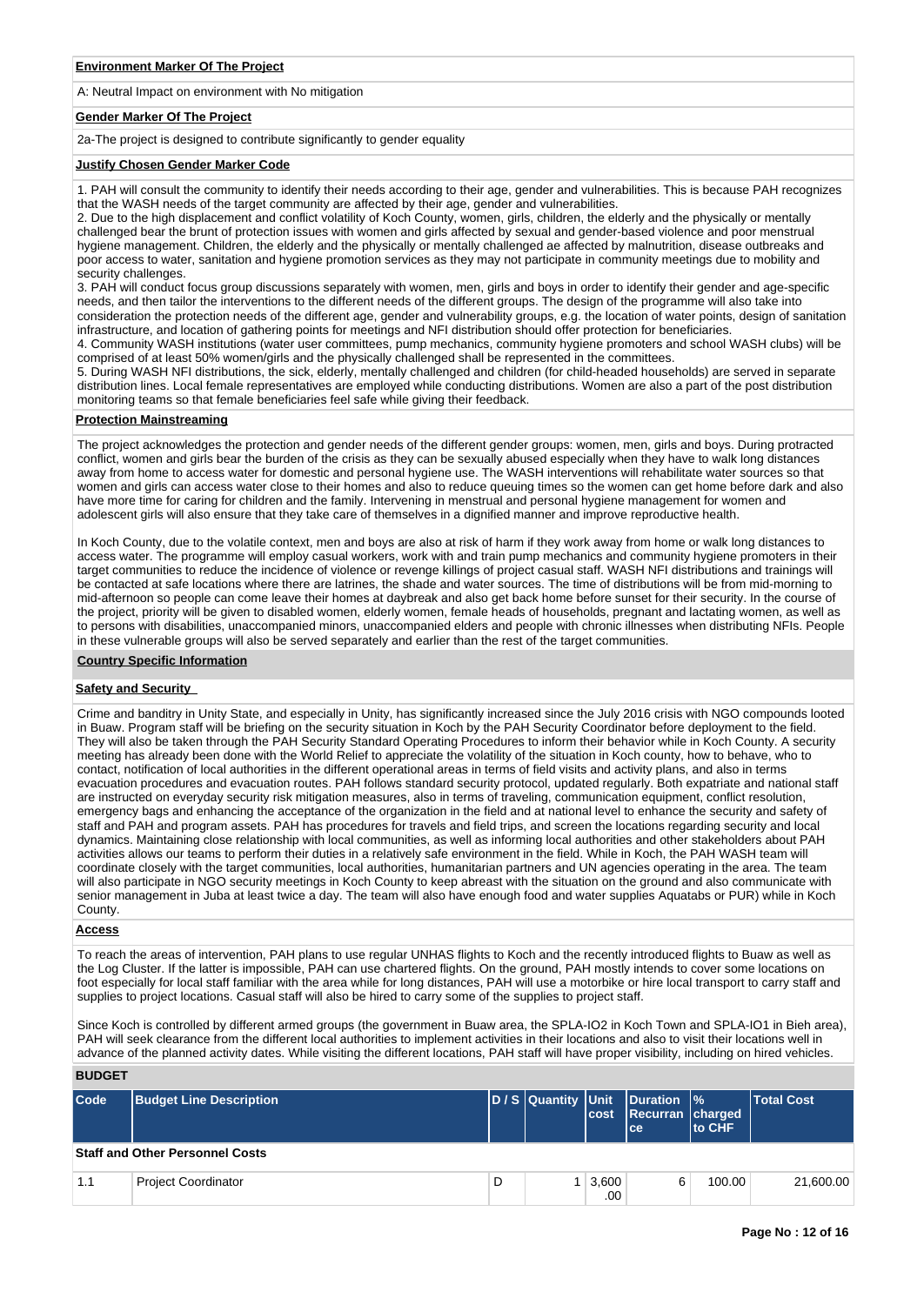|     | salary, insurance, ID, business cards; 1 pers 3600 USD per month for 6 months, 100% charged with CHF                                         |   |                 |                       |              |        |           |  |  |  |  |
|-----|----------------------------------------------------------------------------------------------------------------------------------------------|---|-----------------|-----------------------|--------------|--------|-----------|--|--|--|--|
| 1.2 | <b>WASH Technician</b>                                                                                                                       | D |                 | 1 2,500<br>.00        | 6            | 100.00 | 15,000.00 |  |  |  |  |
|     | salary, insurance, ID, business card; 1 pers 2500 USD per month for 6 months, 100% charged with CHF                                          |   |                 |                       |              |        |           |  |  |  |  |
| 1.3 | <b>WASH Technician Assistant</b>                                                                                                             | D |                 | $1 \mid 1,600$<br>.00 | 6            | 100.00 | 9,600.00  |  |  |  |  |
|     | salary, insurance, D, business card; 1 pers 1600 USD per month for 6 months, 100% charged with CHF                                           |   |                 |                       |              |        |           |  |  |  |  |
| 1.4 | Hygiene & Sanitation Officer                                                                                                                 | D |                 | 2 1,800<br>.00        | 6            | 100.00 | 21,600.00 |  |  |  |  |
|     | salary, insurance, ID, business card; 2 ppl 1800 USD per month for 6 months, 100% charged with CHF                                           |   |                 |                       |              |        |           |  |  |  |  |
| 1.5 | Head of Programmes                                                                                                                           | S |                 | $1 \mid 5,380$<br>.00 | 6            | 5.00   | 1,614.00  |  |  |  |  |
|     | salary, insurance, ID, business cards; 1 pers 5380 USD per month for 6 months, 5% charged with CHF                                           |   |                 |                       |              |        |           |  |  |  |  |
| 1.6 | <b>Head of Operations</b>                                                                                                                    | S |                 | $1 \mid 5,850$<br>.00 | 6            | 5.00   | 1,755.00  |  |  |  |  |
|     | salary, insurance, ID, business cards; 1 pers 5850 USD per month for 6 months, 5% charged with CHF                                           |   |                 |                       |              |        |           |  |  |  |  |
| 1.7 | <b>Security Coordinator</b>                                                                                                                  | S | 1 <sup>1</sup>  | 5,500<br>.00          | 6            | 5.00   | 1,650.00  |  |  |  |  |
|     | salary, insurance, ID, business cards; 1 pers 5400 USD per month for 6 months, 5% charged with CHF                                           |   |                 |                       |              |        |           |  |  |  |  |
| 1.8 | M&E Officer                                                                                                                                  | S |                 | 2 2,000<br>.00        | 6            | 5.00   | 1,200.00  |  |  |  |  |
|     | salary, insurance, ID, business cards; 2 ppl 2000 USD per month for 6 months, 5% charged with CHF                                            |   |                 |                       |              |        |           |  |  |  |  |
|     | <b>Section Total</b>                                                                                                                         |   |                 |                       |              |        | 74,019.00 |  |  |  |  |
|     | Supplies, Commodities, Materials                                                                                                             |   |                 |                       |              |        |           |  |  |  |  |
| 2.1 | Water point rehabilitation / new water points                                                                                                | D | 10 <sup>1</sup> | 900.0<br><sup>0</sup> | $\mathbf{1}$ | 100.00 | 9,000.00  |  |  |  |  |
|     | Material procurement (borehole tools, spare parts, other) and casual labour (contracting trained local pump mechanics) for<br>rehabilitation |   |                 |                       |              |        |           |  |  |  |  |
| 2.2 | Construction of Hand washing facilities                                                                                                      | D | 20              | 100.0<br>0            | 1            | 100.00 | 2,000.00  |  |  |  |  |
|     | Material procurement and casual labour for constructions                                                                                     |   |                 |                       |              |        |           |  |  |  |  |
| 2.3 | Construction of institutional latrines - PHCU/PHCC/OTP                                                                                       | D |                 | 10 479.0<br>0         | 1            | 100.00 | 4,790.00  |  |  |  |  |
|     | Material procurement and casual labour for constructions                                                                                     |   |                 |                       |              |        |           |  |  |  |  |
| 2.4 | Provision of latrine digging tools                                                                                                           | D | 50 <sup>1</sup> | 100.0<br>0            | 1            | 100.00 | 5,000.00  |  |  |  |  |
|     | Material procurement                                                                                                                         |   |                 |                       |              |        |           |  |  |  |  |
| 2.5 | Solid Waste Management                                                                                                                       | D | 3 <sup>1</sup>  | 500.0<br>0            | 1            | 100.00 | 1,500.00  |  |  |  |  |
|     | Mass campaign cost in target locations                                                                                                       |   |                 |                       |              |        |           |  |  |  |  |
| 2.6 | Training of Pump mechanics                                                                                                                   | D |                 | 15 10.00              | 1            | 100.00 | 150.00    |  |  |  |  |
|     | Training costs                                                                                                                               |   |                 |                       |              |        |           |  |  |  |  |
| 2.7 | <b>Community Hygiene Promoters</b>                                                                                                           | D | 50 <sup>1</sup> | 30.00                 | 5            | 100.00 | 7,500.00  |  |  |  |  |
|     | Training allowances and incentives                                                                                                           |   |                 |                       |              |        |           |  |  |  |  |
| 2.8 | <b>Training of Water User Committees</b>                                                                                                     | D | 15              | 200.0<br>0            | 1            | 100.00 | 3,000.00  |  |  |  |  |
|     | Training of Water User Committees                                                                                                            |   |                 |                       |              |        |           |  |  |  |  |
| 2.9 | Hygiene promotion IEC materials                                                                                                              | D | 1 <sup>1</sup>  | 1,000<br>.00          | 1            | 100.00 | 1,000.00  |  |  |  |  |
|     | Posters, banners, leaflets, T-shirts with CHF and PAH logo                                                                                   |   |                 |                       |              |        |           |  |  |  |  |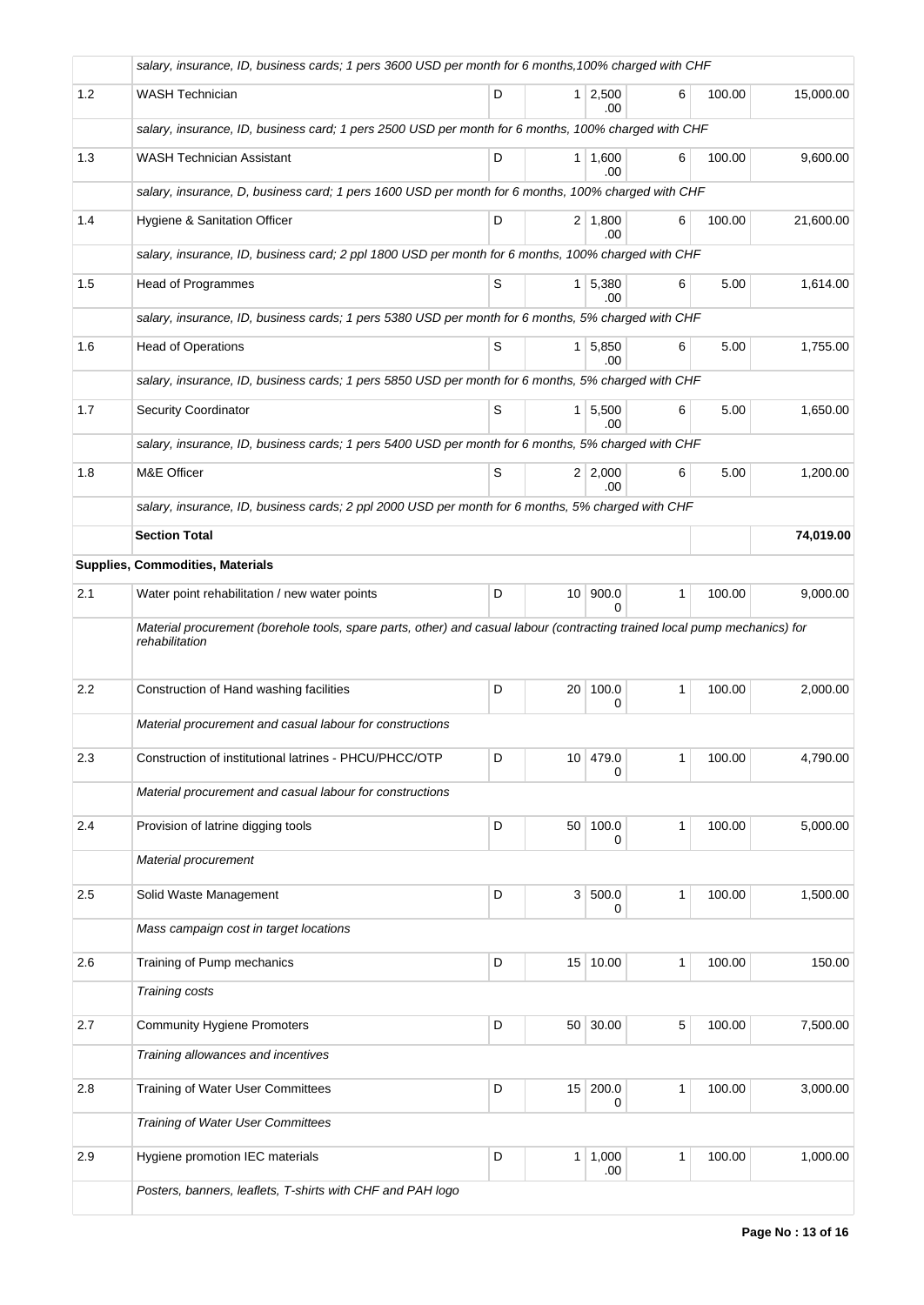| 2.10             | Hygiene promotion demonstration materials                                                                                                                                                                                                                                                                                                                                                                                                           | D | 1              | 2,000<br>.00  | 1 | 100.00 | 2,000.00  |
|------------------|-----------------------------------------------------------------------------------------------------------------------------------------------------------------------------------------------------------------------------------------------------------------------------------------------------------------------------------------------------------------------------------------------------------------------------------------------------|---|----------------|---------------|---|--------|-----------|
|                  | Soap for handwashing and jerrycan cleaning demonstration                                                                                                                                                                                                                                                                                                                                                                                            |   |                |               |   |        |           |
| 2.11             | Loading/offloading project materials                                                                                                                                                                                                                                                                                                                                                                                                                | D | 1              | 1,000<br>.00  | 5 | 100.00 | 5,000.00  |
|                  | "The cost includes offloading items prepositioned for distributions by Logs Cluster. Exchange rate have been calculated as<br>1USD=89 SSP due to fluctuation of rates. Every rotation needs to be offloaded on the site the prices are increased since the<br>official exchange rates have been released and assume 5000 SSP per loading or offloading 1 rotation of prepositioned items in<br>the field or from Juba.<br>$\boldsymbol{\mathsf{u}}$ |   |                |               |   |        |           |
| 2.12             | Field office casual labor                                                                                                                                                                                                                                                                                                                                                                                                                           | D | 1              | 1,000<br>.00  | 6 | 100.00 | 6,000.00  |
|                  | "For maintenance of the field office (cooks 2, cleaners 2, guards 2, water carriers 2, etc. unskilled casual labour, considering up to<br>500 ssp per day, per person (with possible changes of prices over the project period). 8people*400ssp*31days=99200/89=<br>1115USD; reduced to 1000 USD                                                                                                                                                    |   |                |               |   |        |           |
| 2.13             | Other casual work                                                                                                                                                                                                                                                                                                                                                                                                                                   | D | 1              | 800.0<br>0    | 6 | 100.00 | 4,800.00  |
|                  | Transportation of materials by people where there are no roads, other emergency casual work, range of casual labour rate 400-<br>600 ssp.                                                                                                                                                                                                                                                                                                           |   |                |               |   |        |           |
| 2.14             | Project Monitoring and Evaluation                                                                                                                                                                                                                                                                                                                                                                                                                   | S | $\overline{4}$ | 940.0<br>0    | 1 | 100.00 | 3,760.00  |
|                  | For baseline survey, mid-term evaluation, Post-Distribution Monitoring and End of Project Evaluation by internal M+E staff<br>(includes hire and training of enumerators)<br>S                                                                                                                                                                                                                                                                      |   |                |               |   |        |           |
| 2.15             | Water point rehabilitation - mini water yards                                                                                                                                                                                                                                                                                                                                                                                                       | D | $\mathbf{1}$   | 7,000<br>.00  | 1 | 100.00 | 7,000.00  |
|                  | Material procurement (solar panels, pump, borehole materials, tools, water tank) and casual labour (contracting trained local<br>pump mechanics) for rehabilitations                                                                                                                                                                                                                                                                                |   |                |               |   |        |           |
|                  | <b>Section Total</b>                                                                                                                                                                                                                                                                                                                                                                                                                                |   |                |               |   |        | 62,500.00 |
| <b>Equipment</b> |                                                                                                                                                                                                                                                                                                                                                                                                                                                     |   |                |               |   |        |           |
| 3.1              | Motorbike                                                                                                                                                                                                                                                                                                                                                                                                                                           | S | 1              | 5,000<br>.00  | 1 | 100.00 | 5,000.00  |
|                  | Motorbike for field use                                                                                                                                                                                                                                                                                                                                                                                                                             |   |                |               |   |        |           |
| 3.2              | Solar pannel                                                                                                                                                                                                                                                                                                                                                                                                                                        | S | 1              | 500.0<br>0    | 1 | 100.00 | 500.00    |
|                  | 1 pcs; solar pannel for charging field devices for project's staff                                                                                                                                                                                                                                                                                                                                                                                  |   |                |               |   |        |           |
| 3.3              | Mobile phones                                                                                                                                                                                                                                                                                                                                                                                                                                       | S | 1              | 120.0<br>0    | 1 | 100.00 | 120.00    |
|                  | 1pcs; mobile phones for project's staff                                                                                                                                                                                                                                                                                                                                                                                                             |   |                |               |   |        |           |
| 3.4              | Project staff field equipment                                                                                                                                                                                                                                                                                                                                                                                                                       | S | 1              | 4,000<br>.00  | 1 | 100.00 | 4,000.00  |
|                  | Equipment used by field staff, including tents, compound items, WASH technical tools, equipment for HP, etc.                                                                                                                                                                                                                                                                                                                                        |   |                |               |   |        |           |
|                  | <b>Section Total</b>                                                                                                                                                                                                                                                                                                                                                                                                                                |   |                |               |   |        | 9,620.00  |
| <b>Travel</b>    |                                                                                                                                                                                                                                                                                                                                                                                                                                                     |   |                |               |   |        |           |
| 5.1              | Transport expenses for the staff                                                                                                                                                                                                                                                                                                                                                                                                                    | D | 1              | 15,30<br>0.00 | 1 | 100.00 | 15,300.00 |
|                  | (275USD*2tickets*4ppl)*3months + 275USD*2tickets*6 (Pro Coordinator)=9900 USD + 4 M&E visits (2<br>staff*275USD*2tickets*4visits = $4400$ USD) + \$1000 for evacuation = Total \$15300                                                                                                                                                                                                                                                              |   |                |               |   |        |           |
| 5.2              | Accomodation in the field for local staff                                                                                                                                                                                                                                                                                                                                                                                                           | D | 1              | 5,000<br>.00  | 1 | 100.00 | 5,000.00  |
|                  | The total of 5000 USD has been budgeted for Buaw or Koch location where staff will need to stay in Humanitarian Hub and<br>contribute to maintenance of the compound of other NGO, who will accommodate PAH staff.                                                                                                                                                                                                                                  |   |                |               |   |        |           |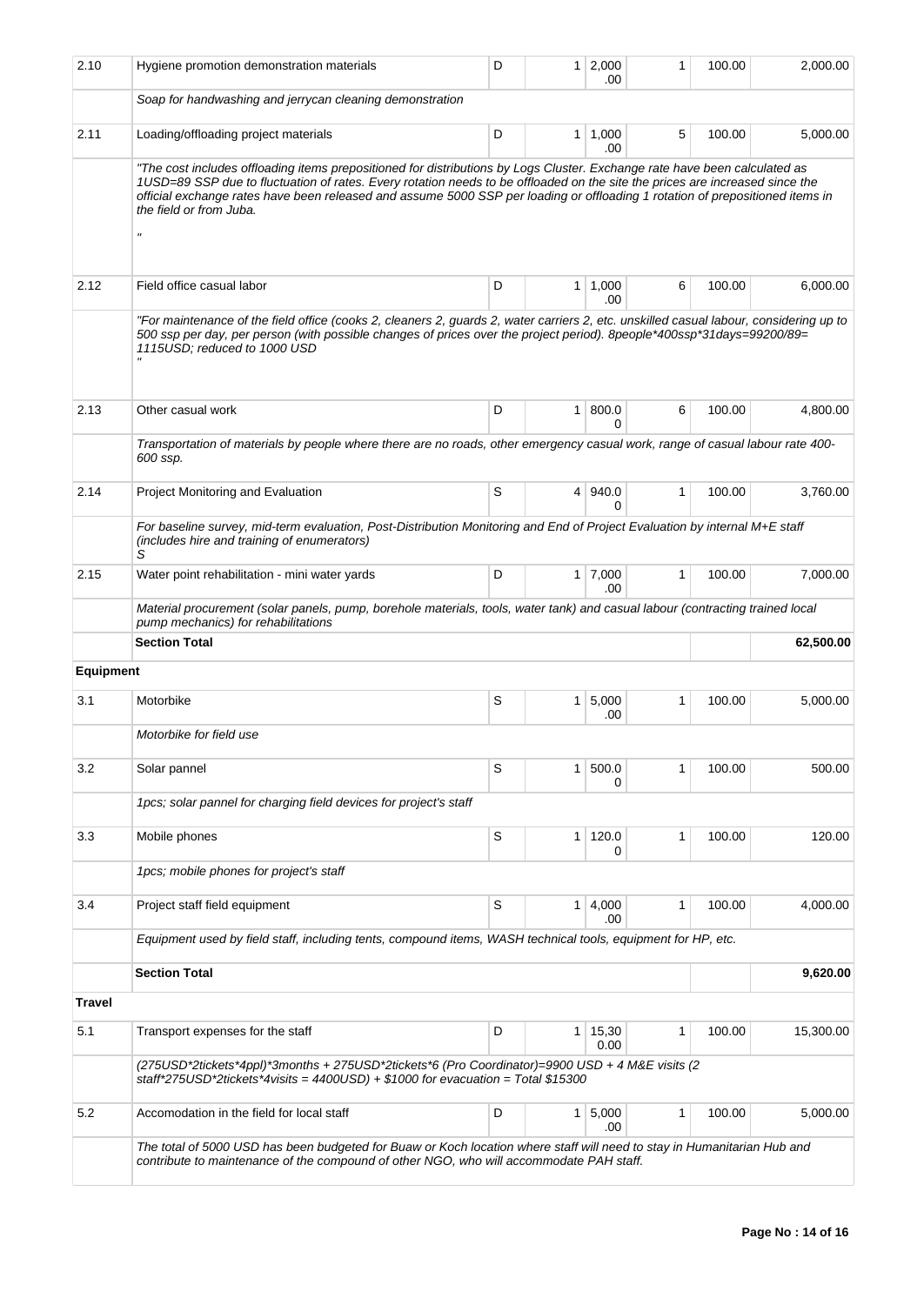| 5.3               | Charter flights for materials and/or project staff                                                                                                                         | D | 1              | 4,600<br>.00  | 3 | 100.00 | 13,800.00  |
|-------------------|----------------------------------------------------------------------------------------------------------------------------------------------------------------------------|---|----------------|---------------|---|--------|------------|
|                   | The cost of chartering flight to deliver project materials and/or project staff when needed                                                                                |   |                |               |   |        |            |
| 5.4               | Travel cost in the field                                                                                                                                                   | D | 1 <sup>1</sup> | 500.0<br>0    | 6 | 100.00 | 3,000.00   |
|                   | The field travel related to travel during assessment/conducting activities and is calculated per month, approximately 500 USD for<br>expenditures like car or boat rental. |   |                |               |   |        |            |
|                   | <b>Section Total</b>                                                                                                                                                       |   | 37,100.00      |               |   |        |            |
|                   | <b>General Operating and Other Direct Costs</b>                                                                                                                            |   |                |               |   |        |            |
| 7.1               | Satphone and mobile communication                                                                                                                                          | S | 1 <sup>1</sup> | 1,600<br>.00  | 6 | 5.00   | 480.00     |
|                   | Thuraya recharge for staff in the field to communicate with Juba office during ctivities. Additionally airtime for staff.                                                  |   |                |               |   |        |            |
| 7.2               | Fuel                                                                                                                                                                       | S | $\mathbf{1}$   | 3,300<br>.00  | 6 | 5.00   | 990.00     |
|                   | Fuel for vehicles and motorbike                                                                                                                                            |   |                |               |   |        |            |
| 7.3               | Car maintenance                                                                                                                                                            | S | $\mathbf{1}$   | 3,600<br>.00  | 6 | 5.00   | 1,080.00   |
|                   | Spare parts, repairs, car wash                                                                                                                                             |   |                |               |   |        |            |
| 7.4               | Insurance, license and registration of vehicles                                                                                                                            | S | $\mathbf{1}$   | 1,000<br>.00  | 6 | 5.00   | 300.00     |
|                   | Insurance, registration and licenses for vehicles                                                                                                                          |   |                |               |   |        |            |
| 7.5               | Internet fees                                                                                                                                                              | S | $\mathbf{1}$   | 3,200<br>.00  | 6 | 5.00   | 960.00     |
|                   | Internet fees in Juba                                                                                                                                                      |   |                |               |   |        |            |
| 7.6               | Compound rental in Juba                                                                                                                                                    | S | $\mathbf{1}$   | 21,25<br>0.00 | 6 | 5.00   | 6,375.00   |
|                   | 6 months of rent, 5% charged with CHF                                                                                                                                      |   |                |               |   |        |            |
| 7.7               | Security services                                                                                                                                                          | S | $\mathbf{1}$   | 2,500<br>.00  | 6 | 5.00   | 750.00     |
|                   | 24h security guards services in Juba                                                                                                                                       |   |                |               |   |        |            |
|                   | <b>Section Total</b>                                                                                                                                                       |   |                |               |   |        | 10,935.00  |
| <b>SubTotal</b>   |                                                                                                                                                                            |   | 208.00         |               |   |        | 194,174.00 |
| Direct            |                                                                                                                                                                            |   |                |               |   |        | 163,640.00 |
| Support           |                                                                                                                                                                            |   |                |               |   |        | 30,534.00  |
| <b>PSC Cost</b>   |                                                                                                                                                                            |   |                |               |   |        |            |
|                   | PSC Cost Percent                                                                                                                                                           |   |                |               |   |        | 3.00       |
| PSC Amount        |                                                                                                                                                                            |   |                |               |   |        | 5,825.22   |
| <b>Total Cost</b> |                                                                                                                                                                            |   |                |               |   |        | 199,999.22 |